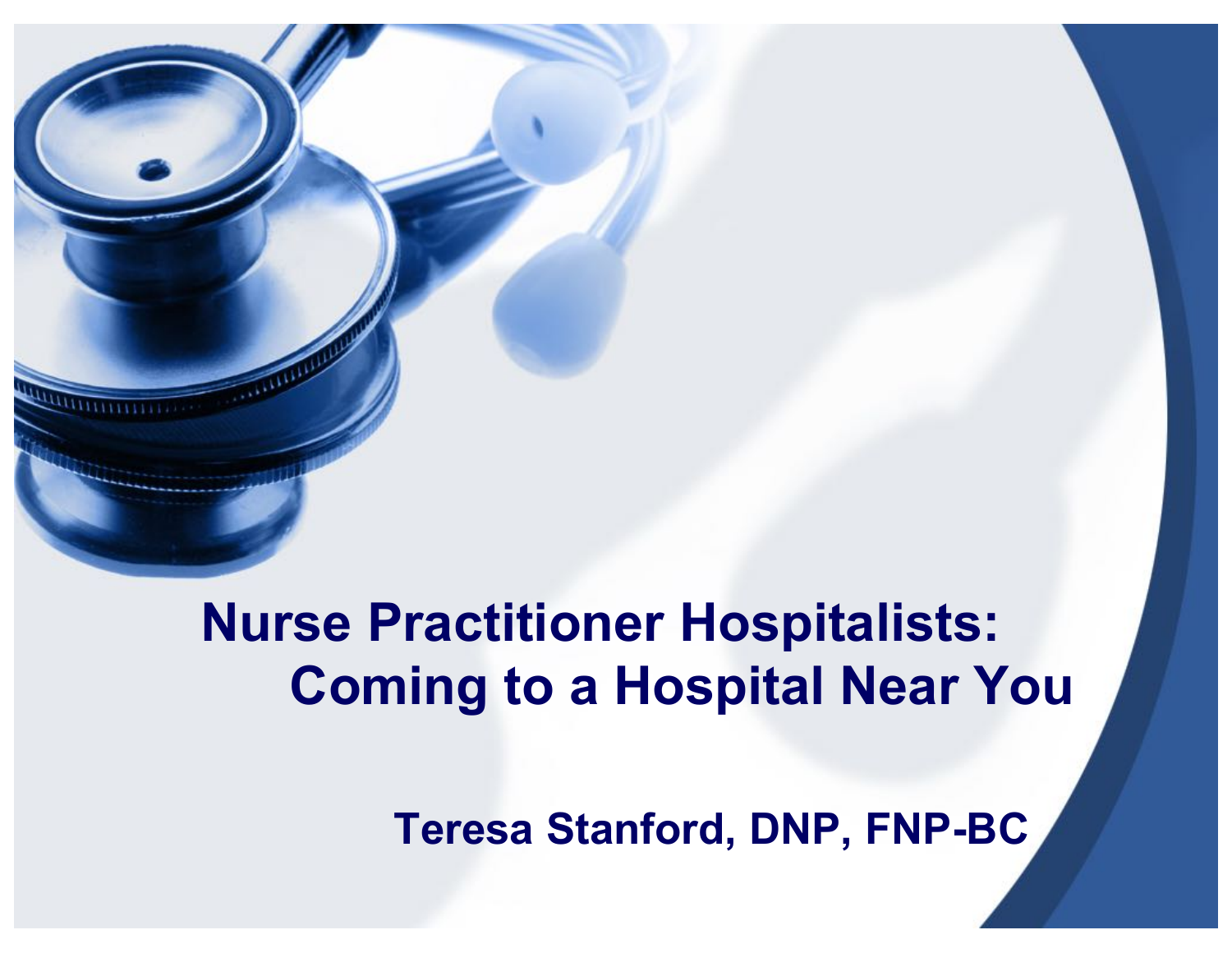

### **Keywords:**

- **1. Hospitalist**
- **2. Nurse Practitioner/Advanced Practice Registered Nurse**
- **3. Role**
- **4. Credentialing**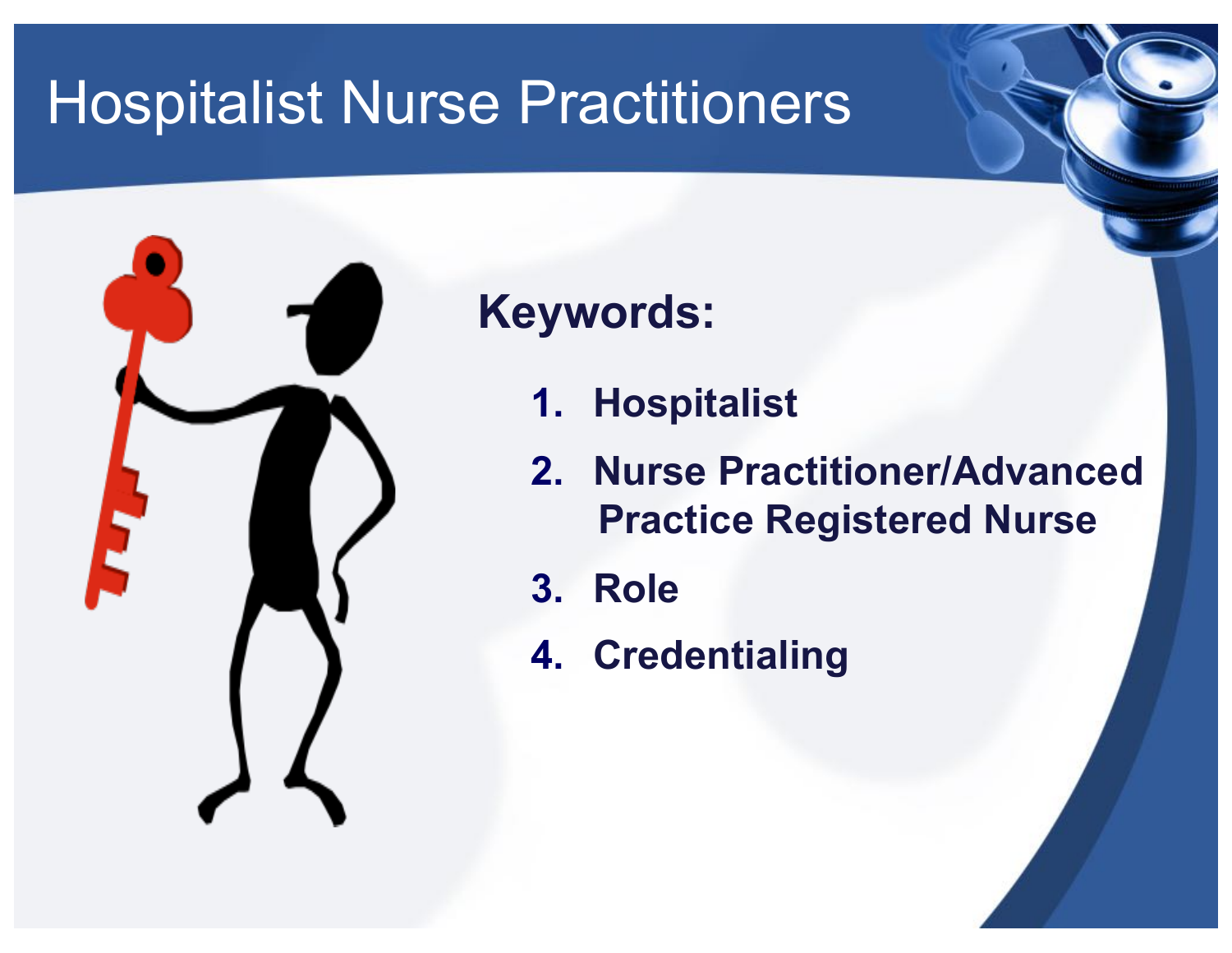**In the mid 1990's "hospitalists" began to emerge in large teaching hospitals in response to changing healthcare.** 

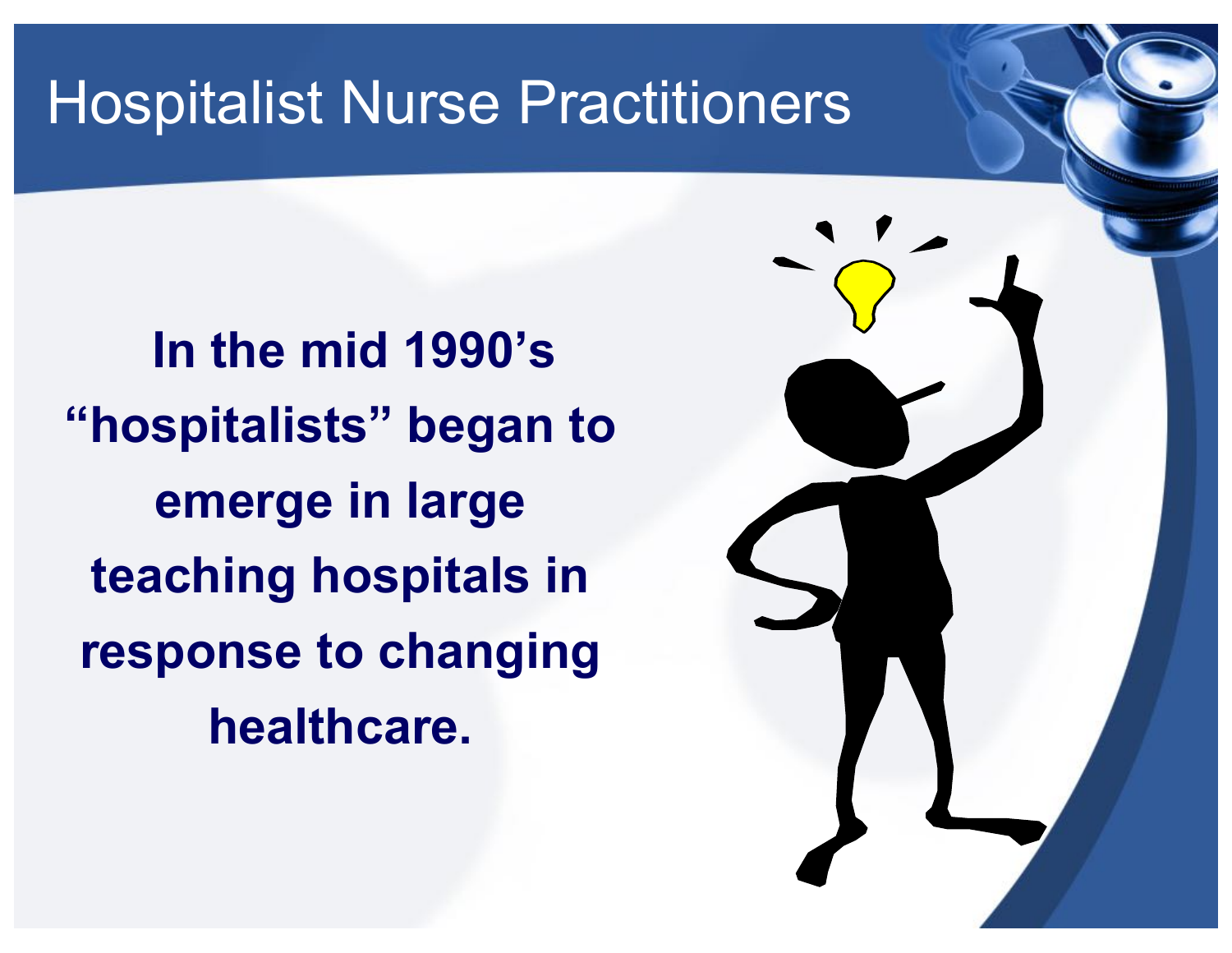# **Hospitalists:**

# **"Health care providers whose only practice location is in the hospital"**

**Watcher, RM & Goldman, L, 1996**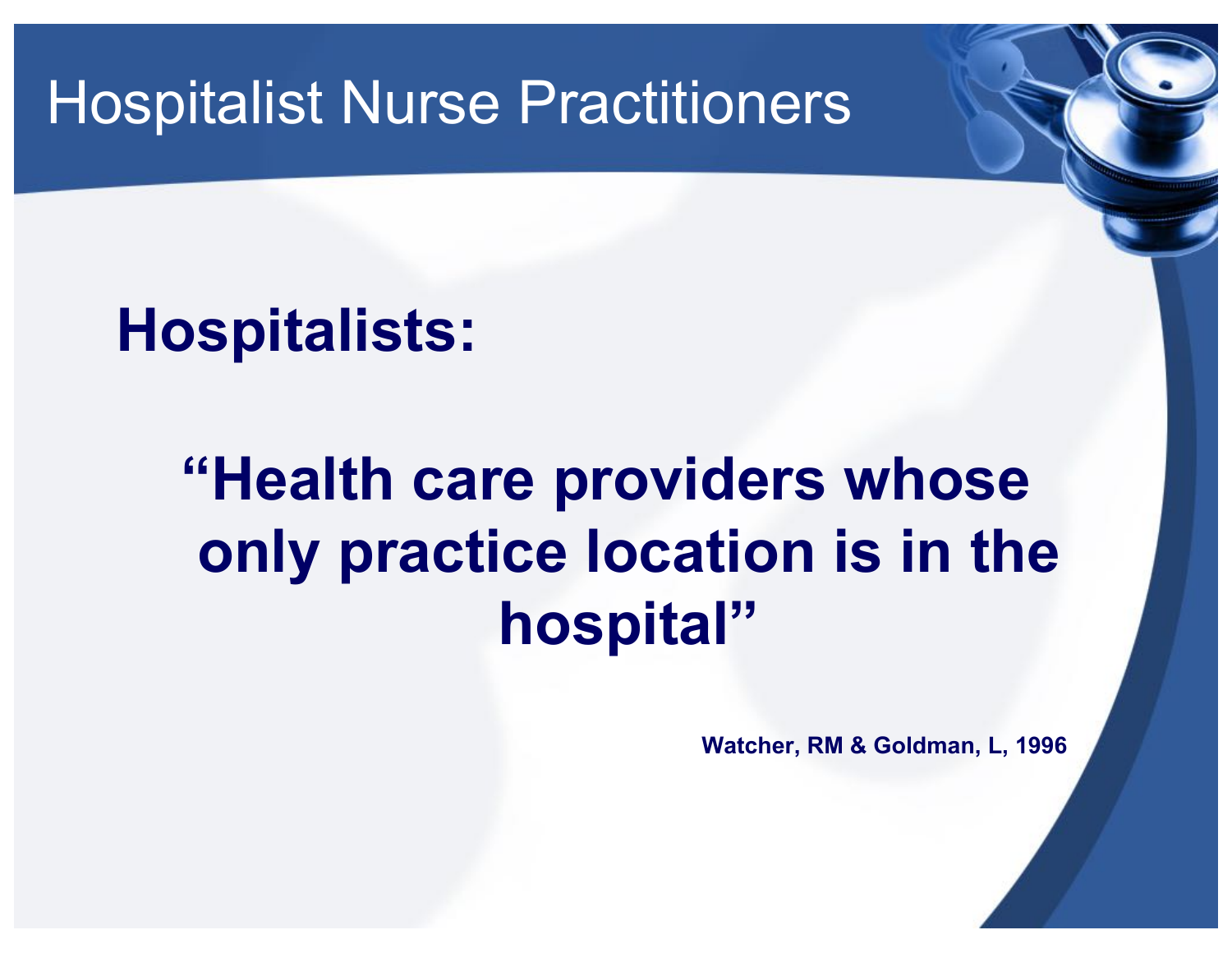## **What's the need?**

- **1. Improving outcomes**
- **2. Decreasing length of stay**
- **3. Providing quality patient care**
- **4. Maintaining cost-effective care**

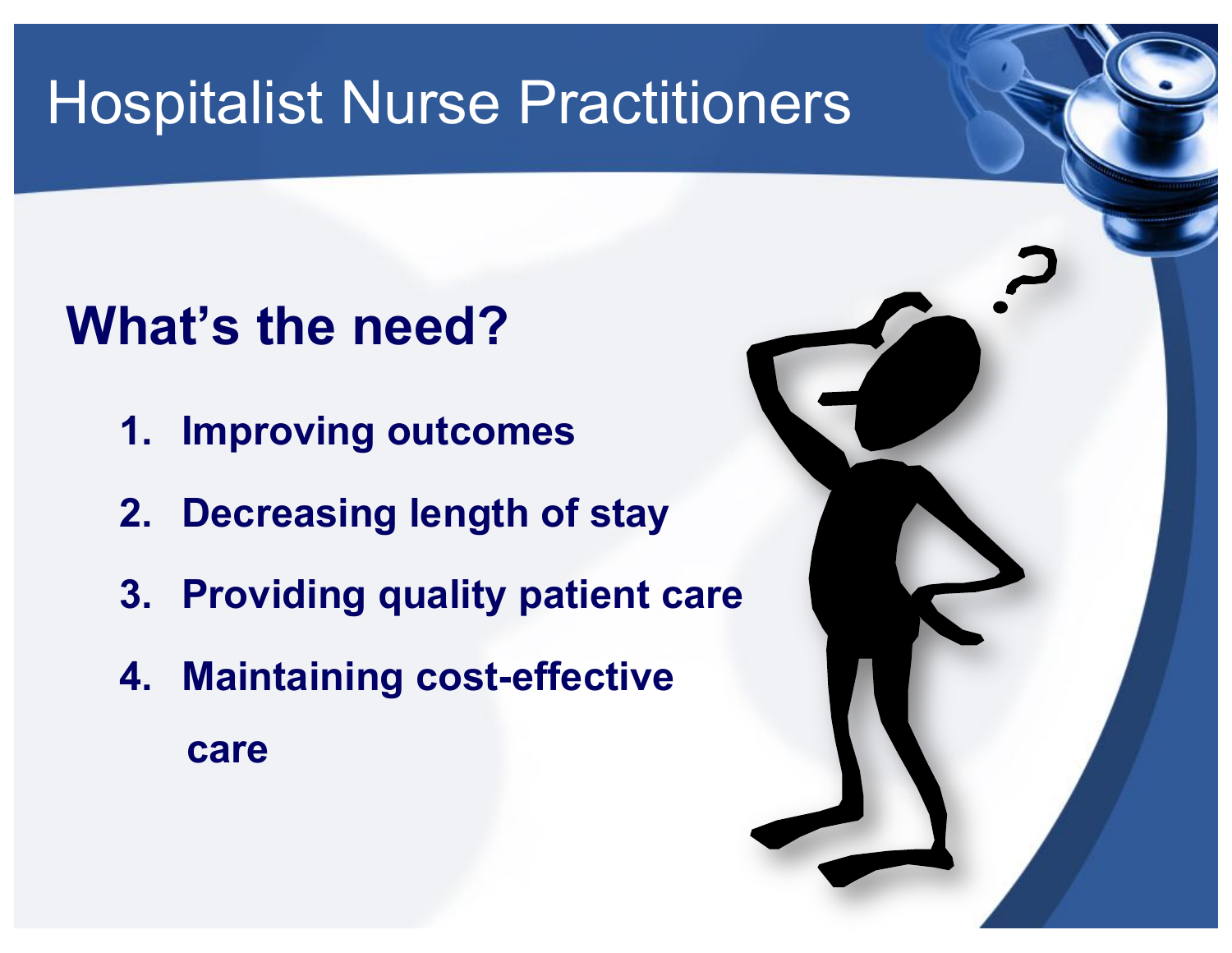**What's the Solution?**

**Acuity of hospitalized patients is increasing, necessitating the need for more hospitalists.** 

**The current number of MD's may not be sufficient to fill this need.** 

**As a result APRNs are being called upon to function on the hospitalists teams.**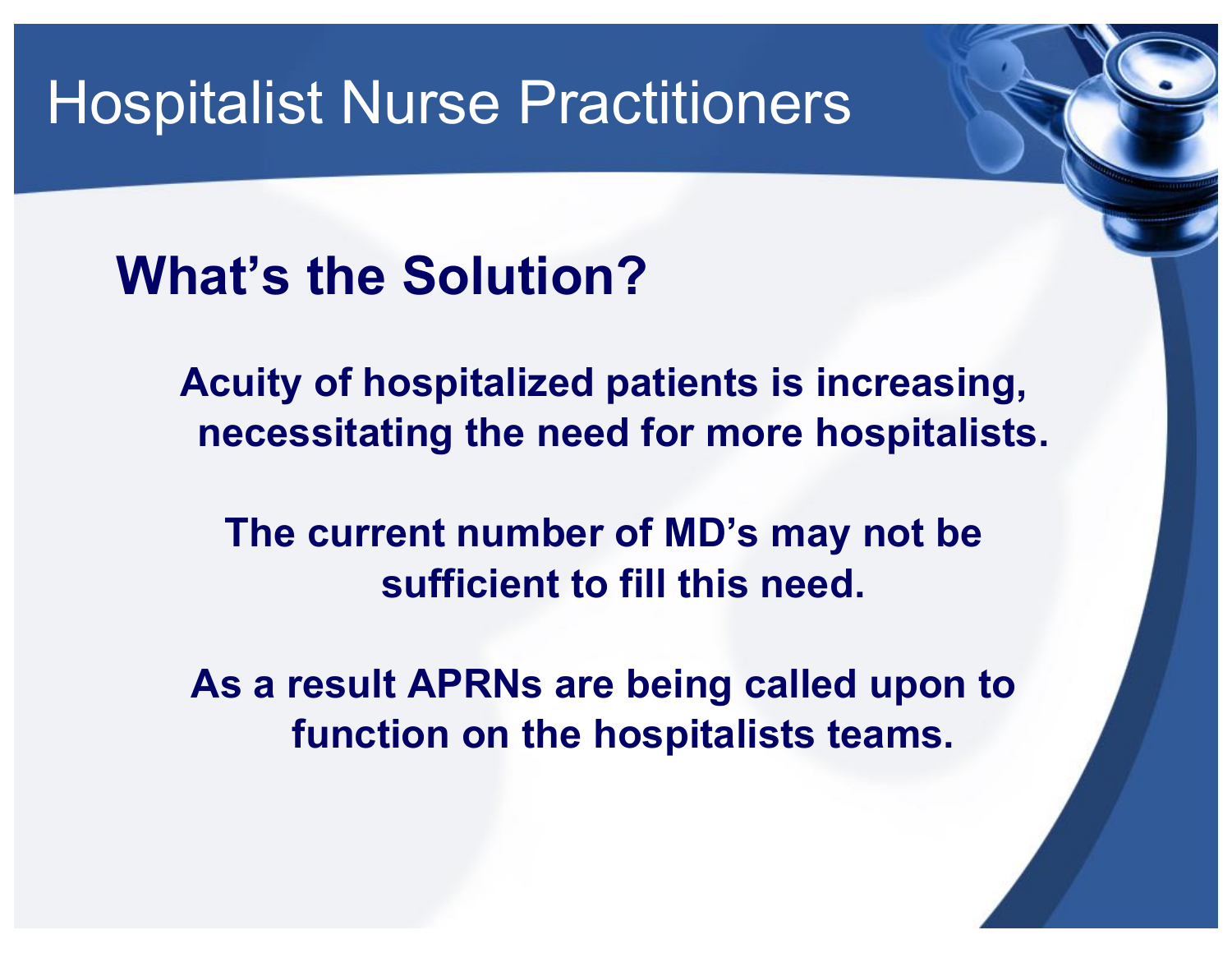## **Why is that a Problem? .**



**There have been no clear role definitions or specific credentialing guidelines for the APRN hospitalist.**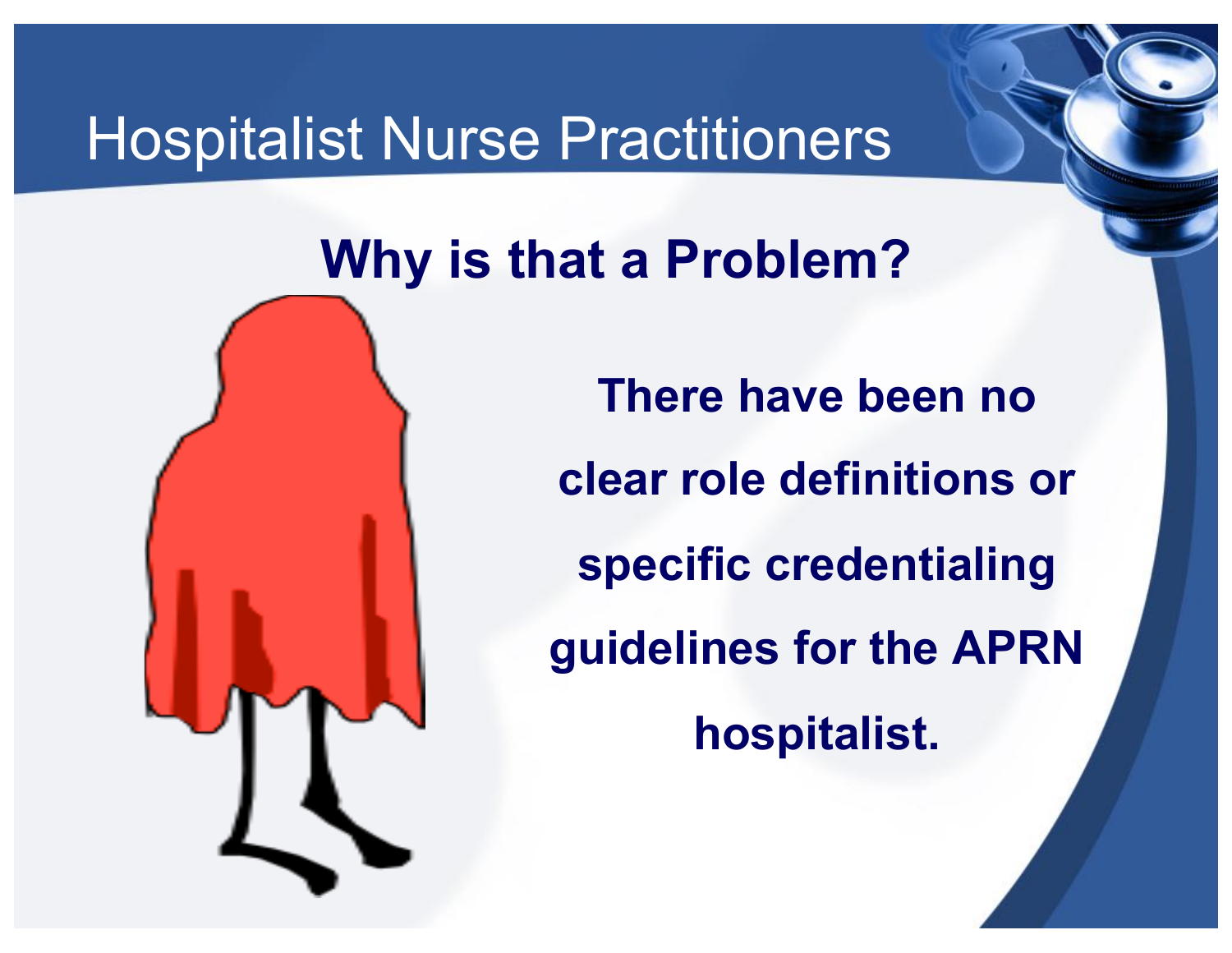## **What are the Goals?**

- **1. To define the role of Hospitalist APRNs**
- **2. To identify facilitators to practice of APRN Hospitalists**
- **3. To identify barriers to practice of APRN Hospitalists**
- **4. To identify guidelines for use in credentialing APRN Hospitalists**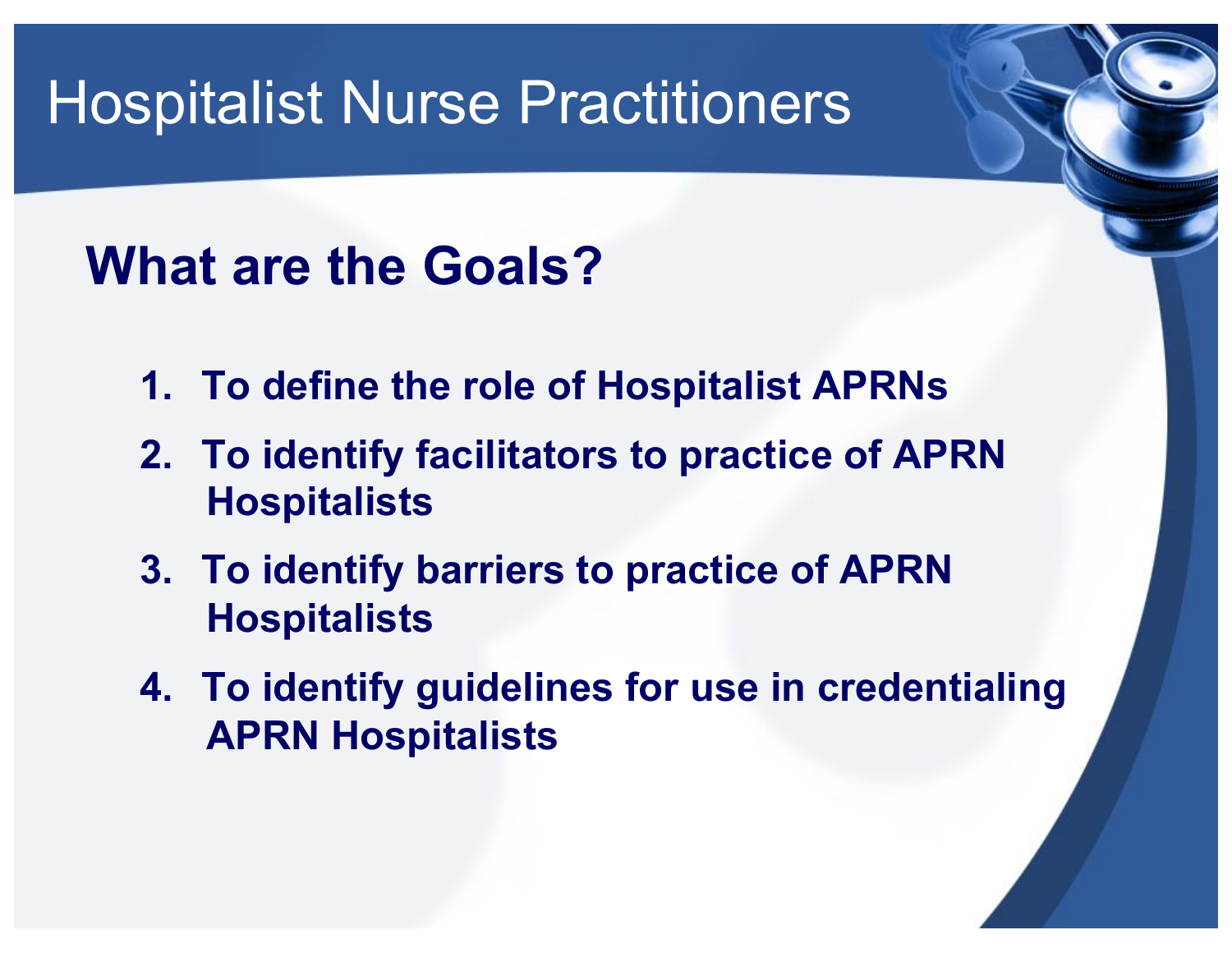

## **. Timeline**

- **Phase 1: July September 2009** 
	- **Finalizing plan, theoretical framework, literature search**
- **Phase 2: September 2009 January 2010** 
	- **Synthesizing and validating findings**
- **Phase 3: January Early May 2010** 
	- **Editing project findings, producing a final project, presenting findings**
- **Phase 4: June 2010 until** 
	- **Dissemination**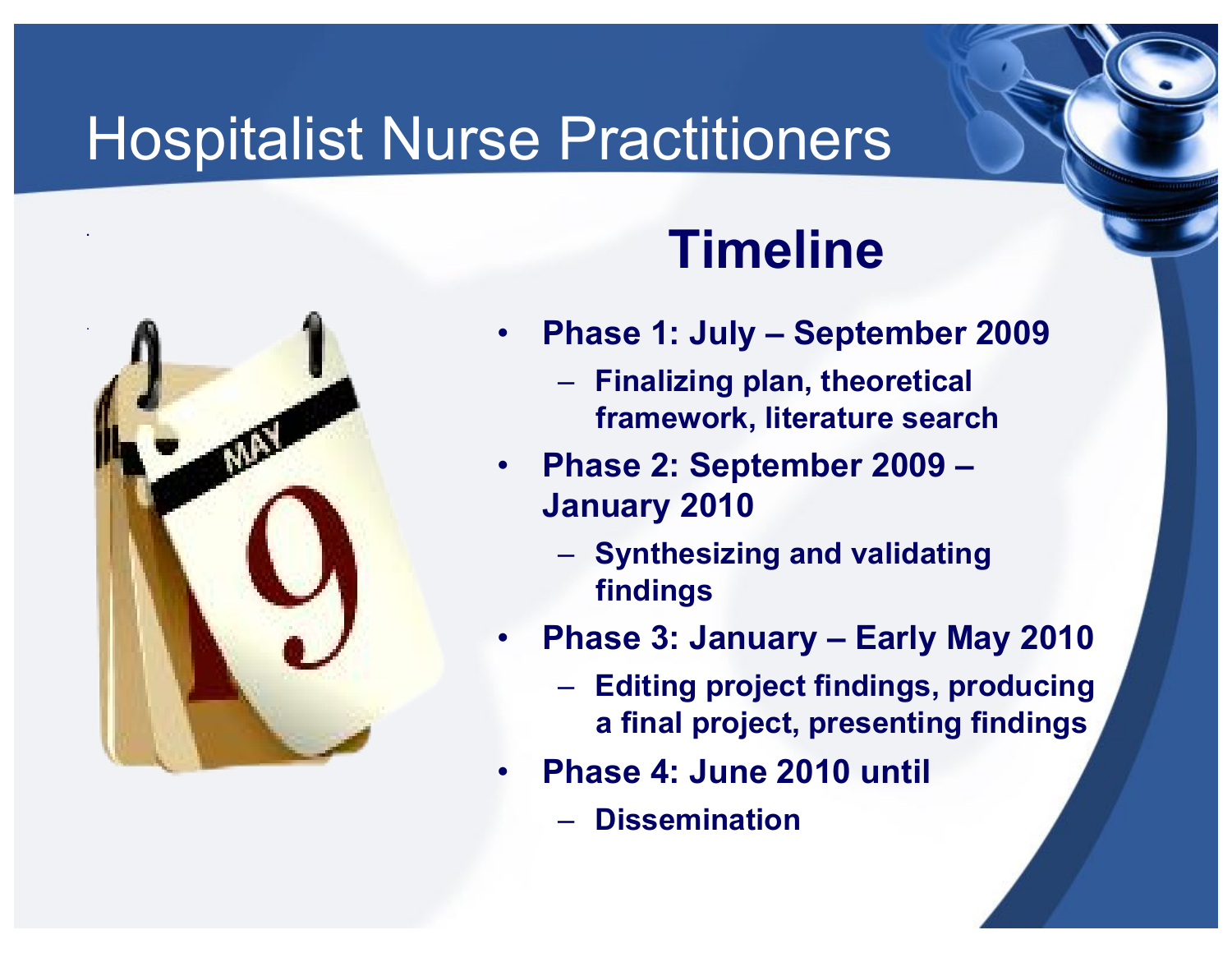**Hospitalist Nurse Practitioner:** 

**"A nationally certified nurse practitioner/ APRN whose primary practice site is the hospital and one who has no outside primary or tertiary practice site"**

> **Linda Sullivan, Director, Advanced Practice Mississippi Board of Nursing, 2008**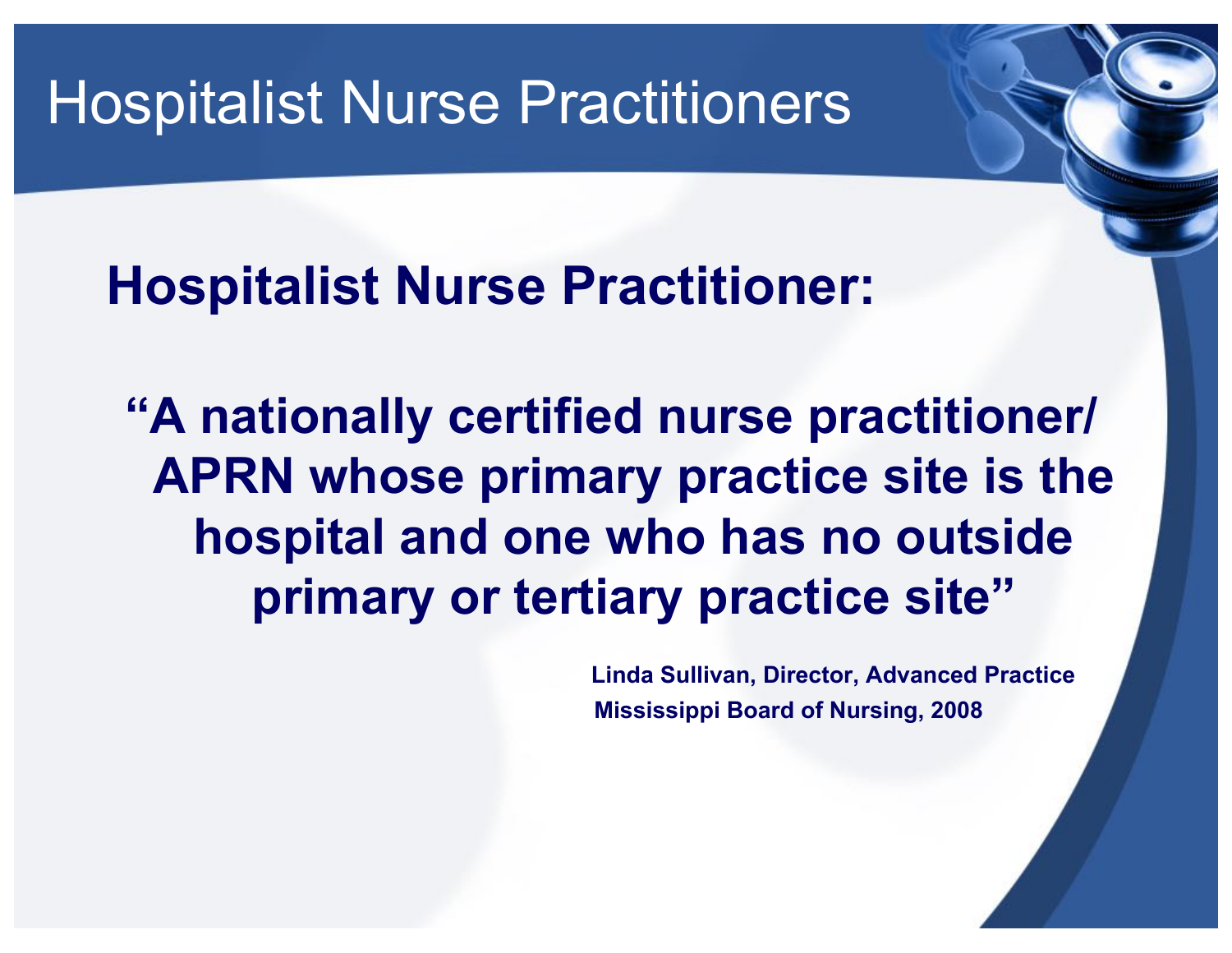## Hospitalist APRNs

### **Theoretical Framework**



**Lewin's Change Theory:** 

**Human beings belong to one group and as a part of a group are never without change.**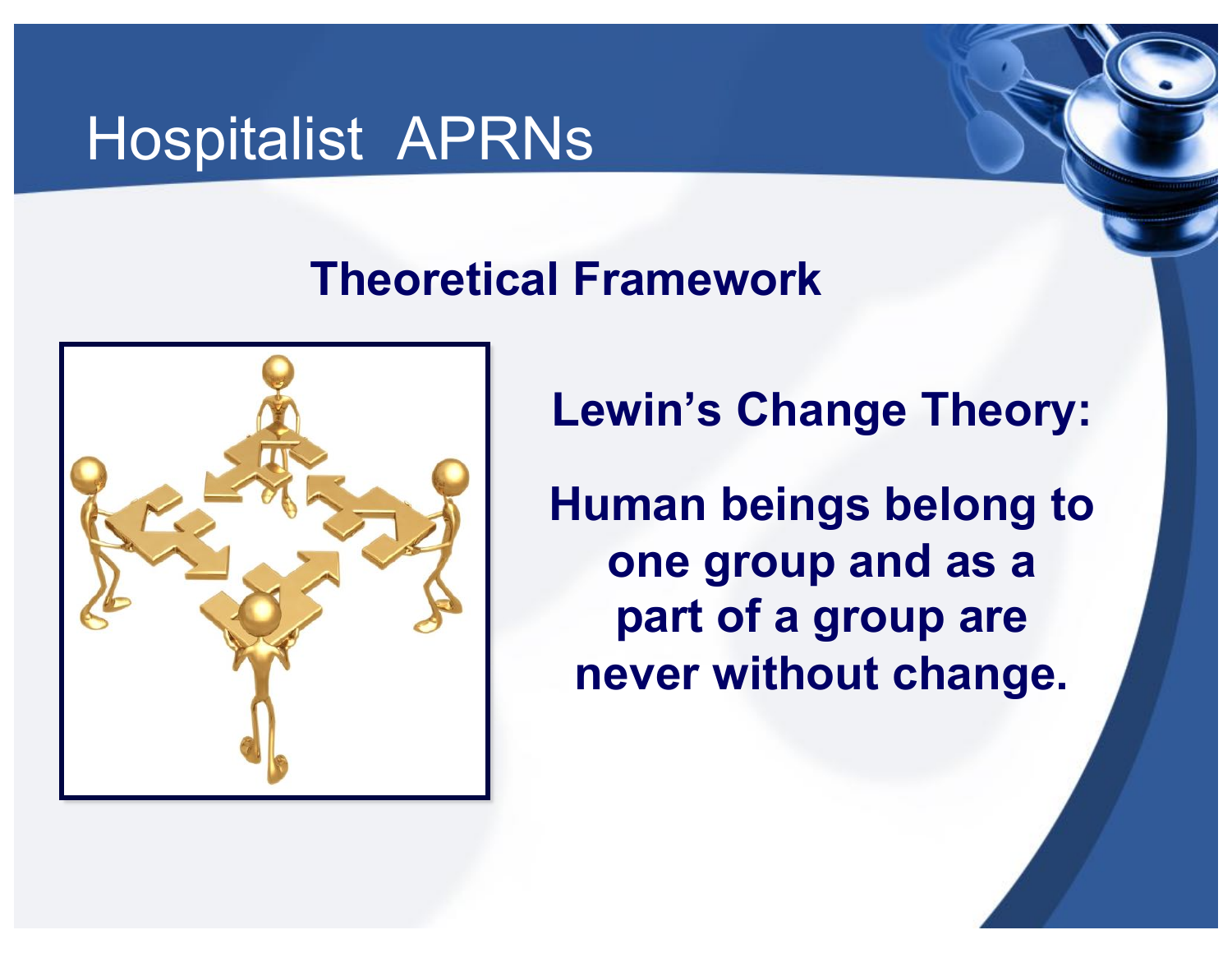**.** 

# **Theoretical Framework: Lewin's Change Theory**

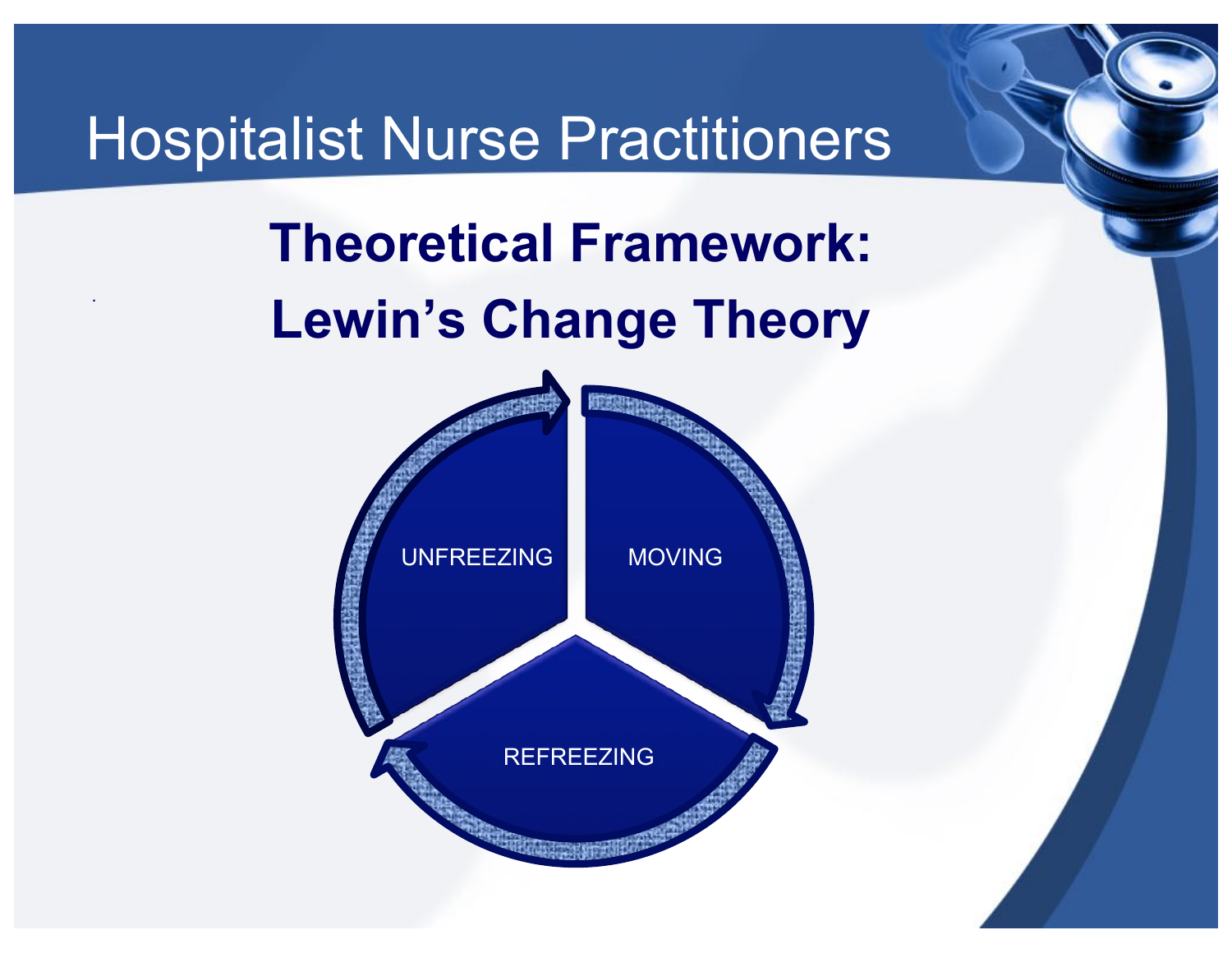**.** 

**Lewin's Change Theory: Unfreezing** 

- **Proposal to medical staff and administration**
- **Administrative approval for pilot program**

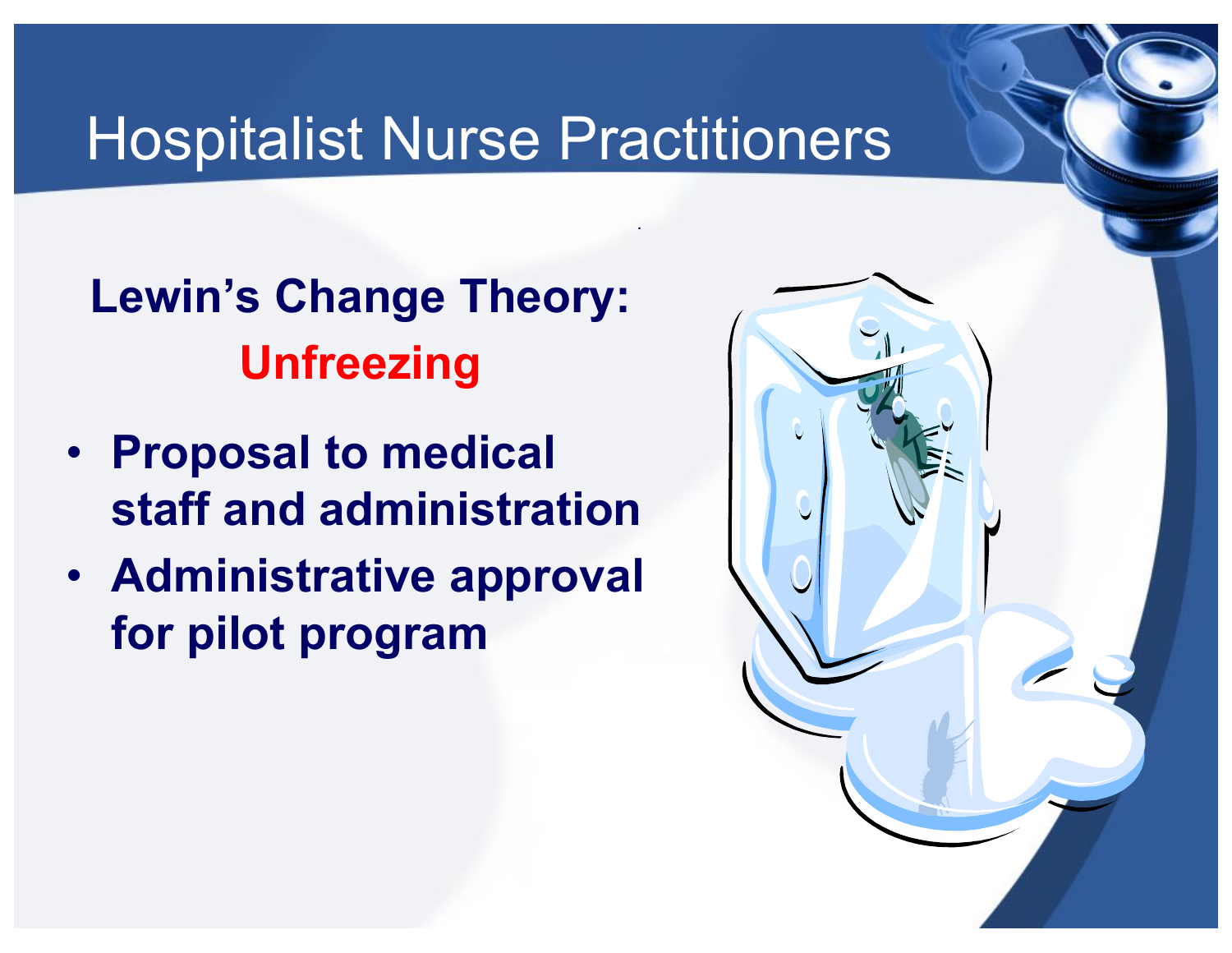

**.** 

**Lewin's Change Theory: Moving** 

- **Pilot underway and showing success**
- **Pilot becomes full time position**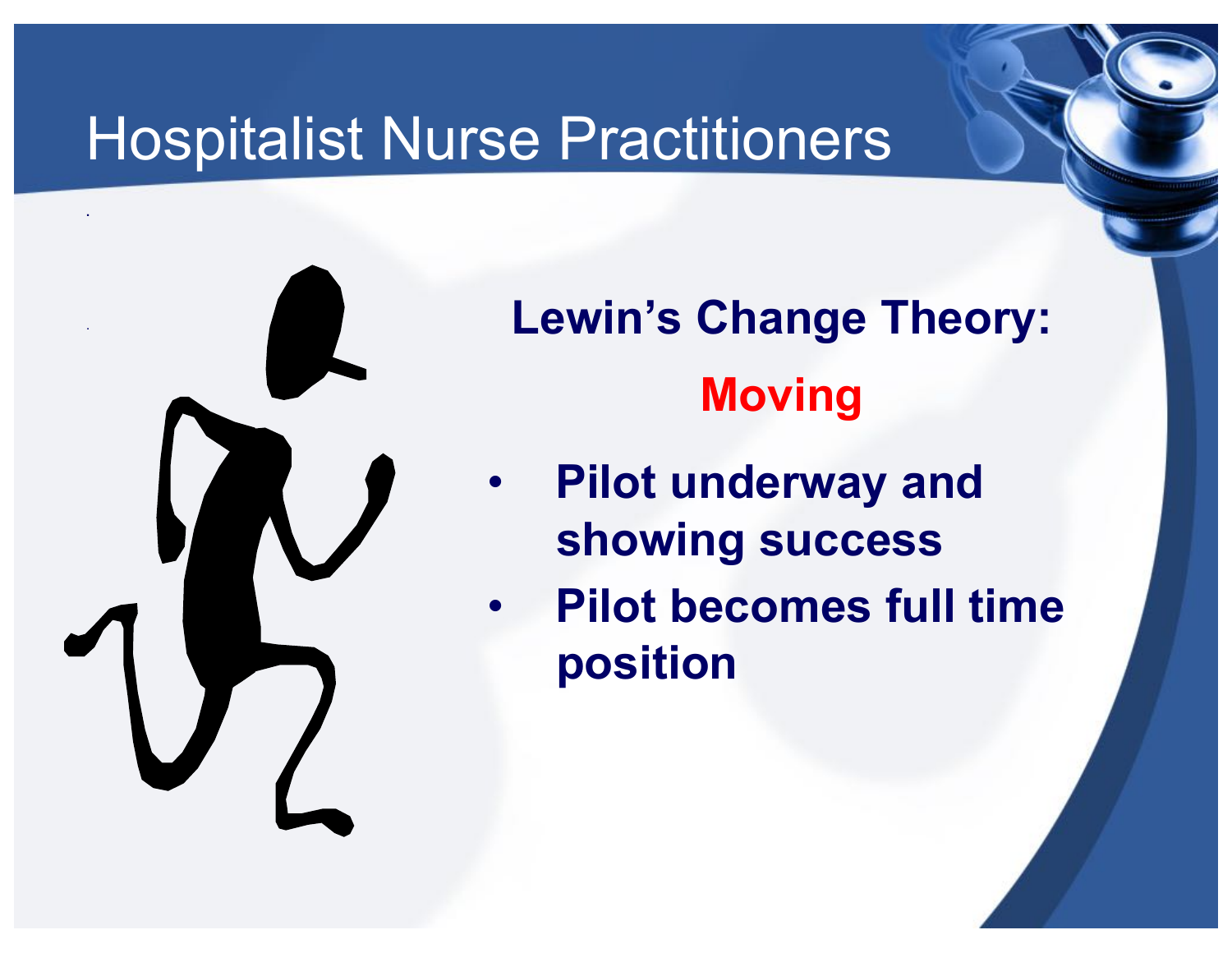

**.** 

**Lewin's Change Theory: Refreezing** 

- **Position continues full time**
- **Medical Staff acceptance**
- **Hospital Staff acceptance**
- **Patient acceptance**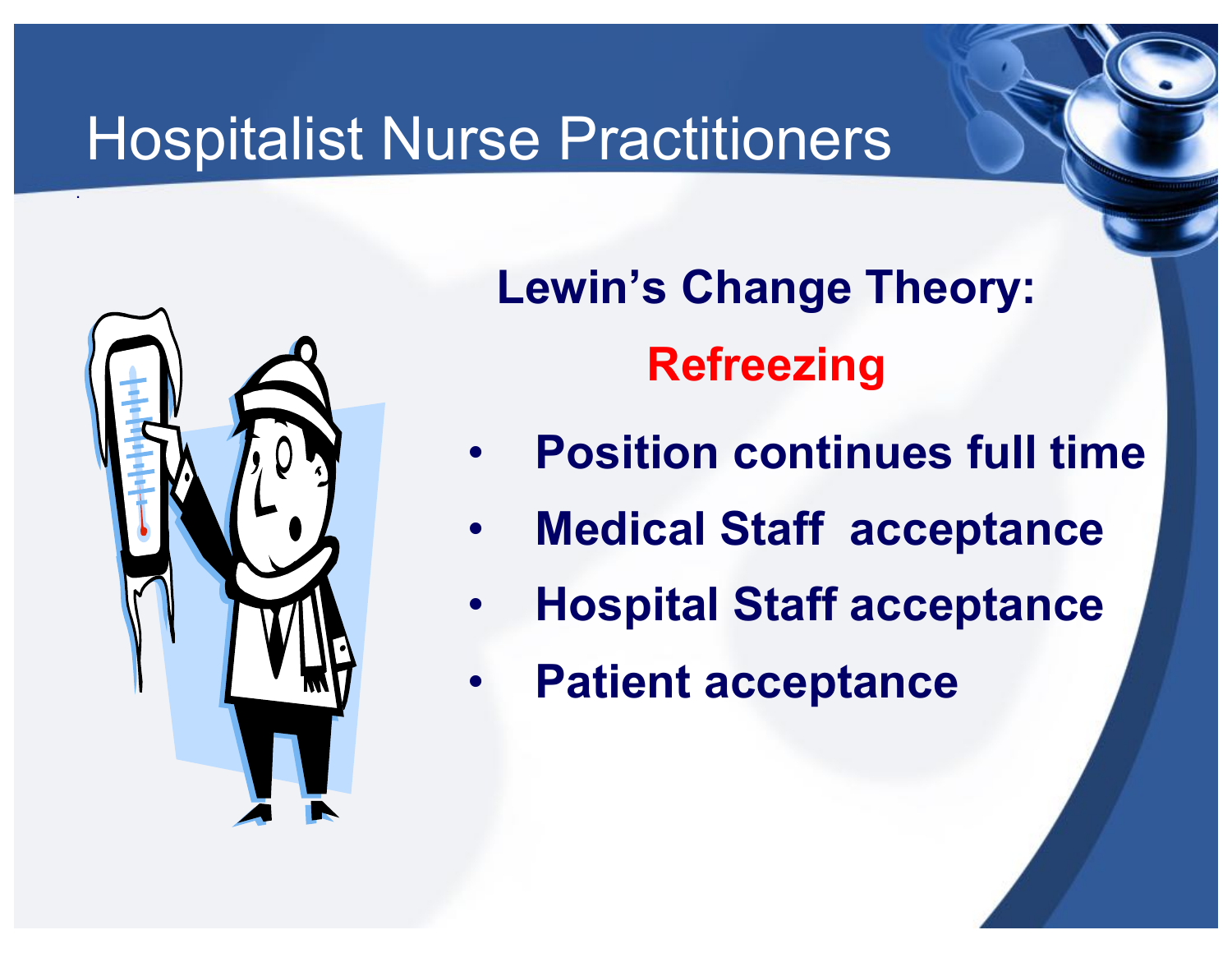## **Definition of Terms:**

**1. Scope:** 

**Definition of the rules, regulations, and boundaries within which a fully qualified practitioner with substantial and appropriate training, knowledge, and experience may practice (National Council of State Boards, 2009)** 

**2. Role:** 

**A set of functions or tasks that is expected of an individual or group and is typically prescribed by status in a particular environment (Merriam-Webster's Medical Dictionary, 2009)**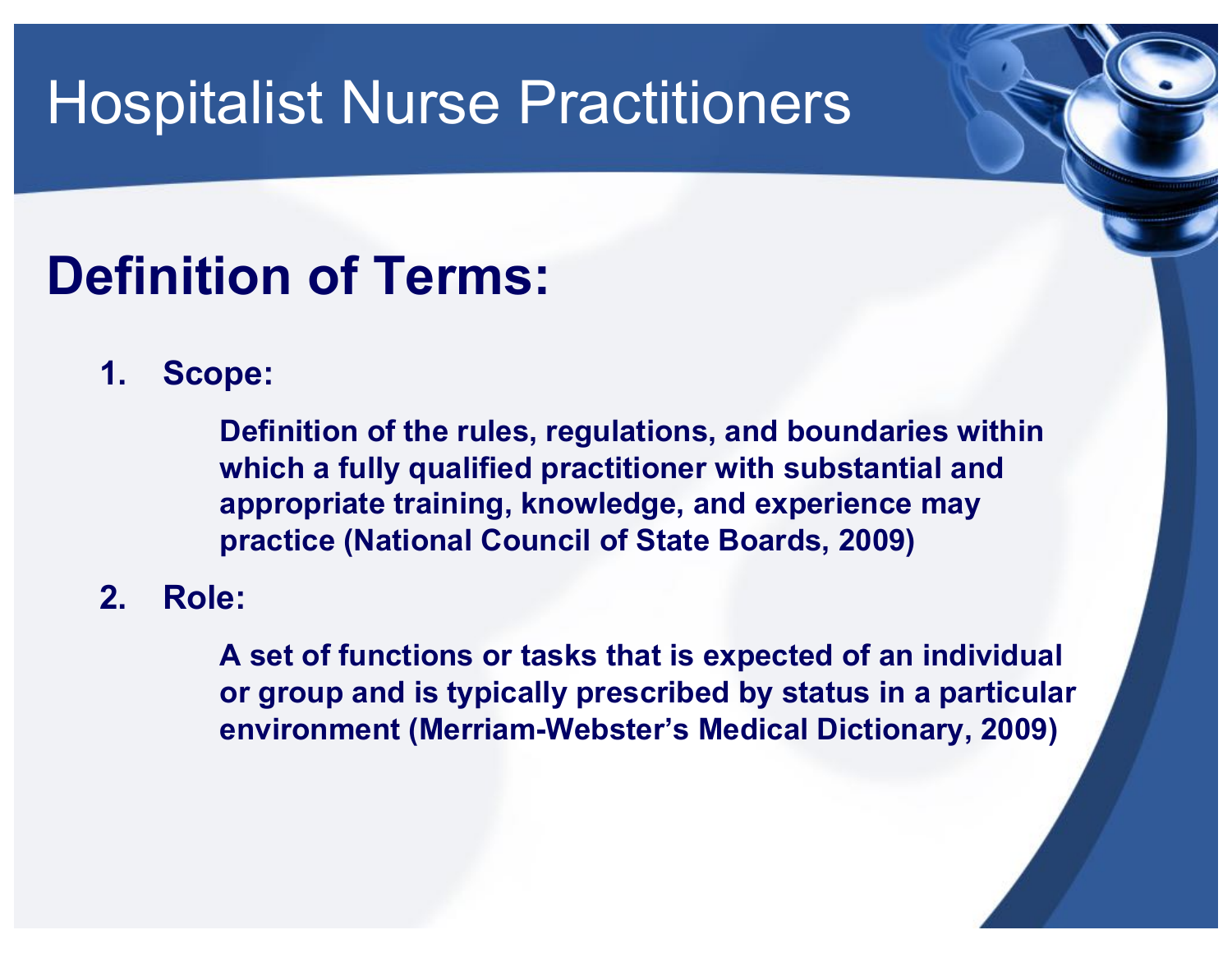## **Definition of Terms (cont):**

#### **3. Advanced Practice Registered Nurses:**

**Licensed RN's with appropriate educational preparation (master's prepared) for practice including 9-24 months of supervised clinical experience in the diagnosis and treatment of illness (Thomas, 2009)** 

#### **4. Hospitalist:**

**A health care provider whose practice emphasizes addressing the medical needs of hospitalized patients (Klienpell, Hanson, Buchner, et al., 2008)**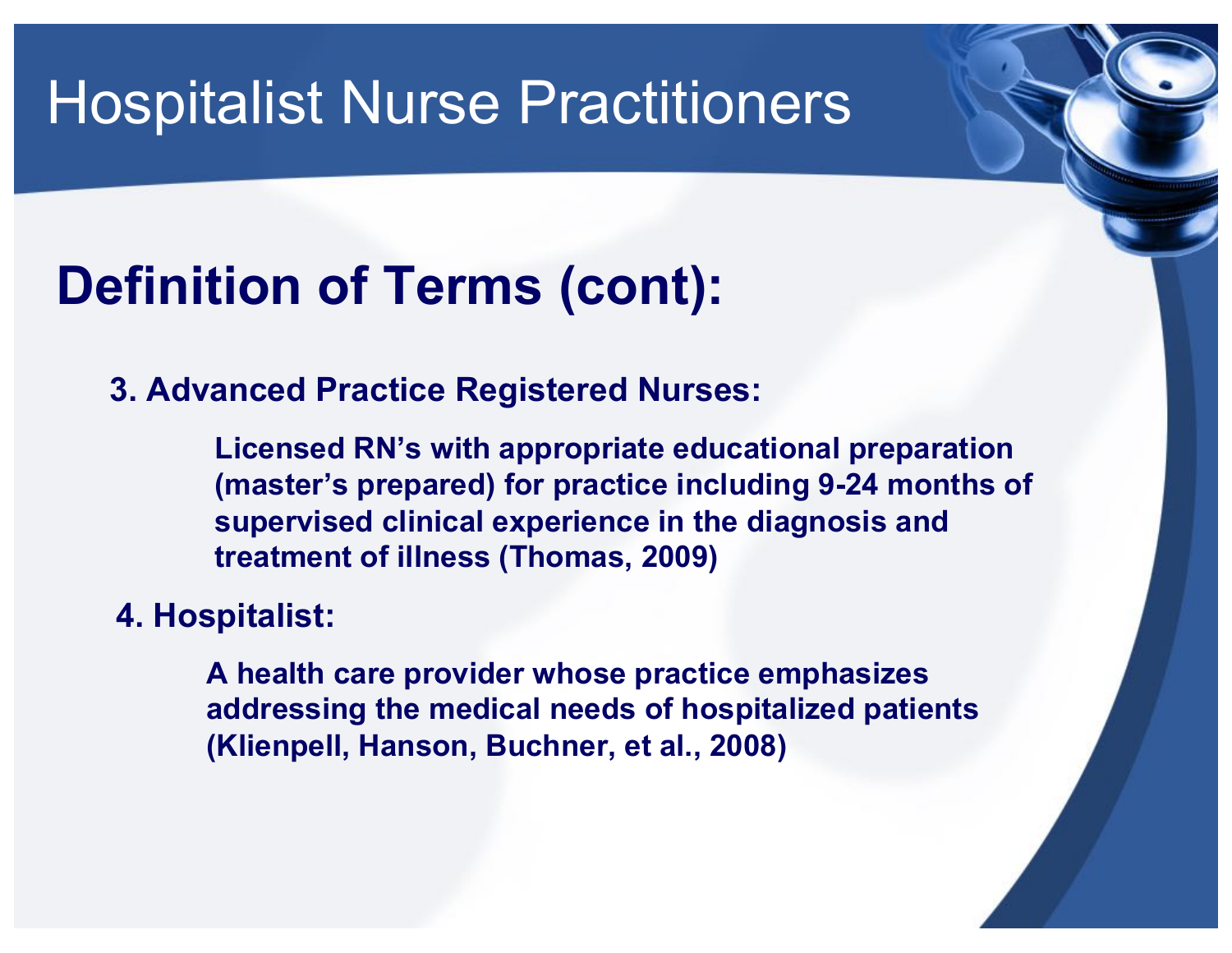## **Assumptions:**

- **1. Facilitators to practice of APRN Hospitalists exist and can be empirically identified**
- **2. Barriers to practice of APRN Hospitalists exist and can be empirically identified**
- **3. APRNs are prepared to function as vital members of the hospitalist team**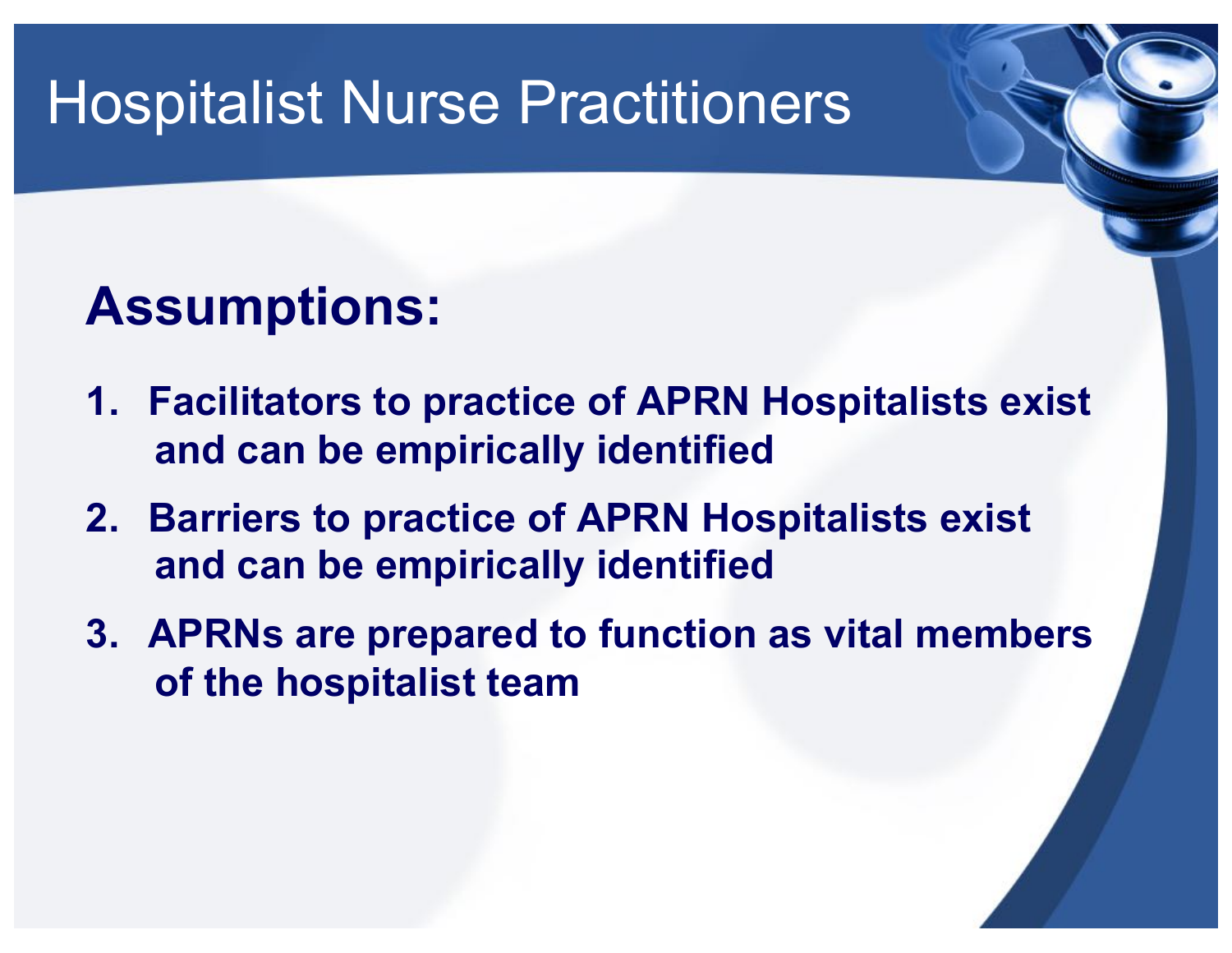## **Assumptions (cont):**

- **4. Positive and negative perceptions of APRNs regarding role performance and/or role expectations will occur in the hospital setting**
- **5. APRNs will have some measure of support in the role of Hospitalist by administration, medical staff, and hospital staff**
- **6. Change is a difficult process**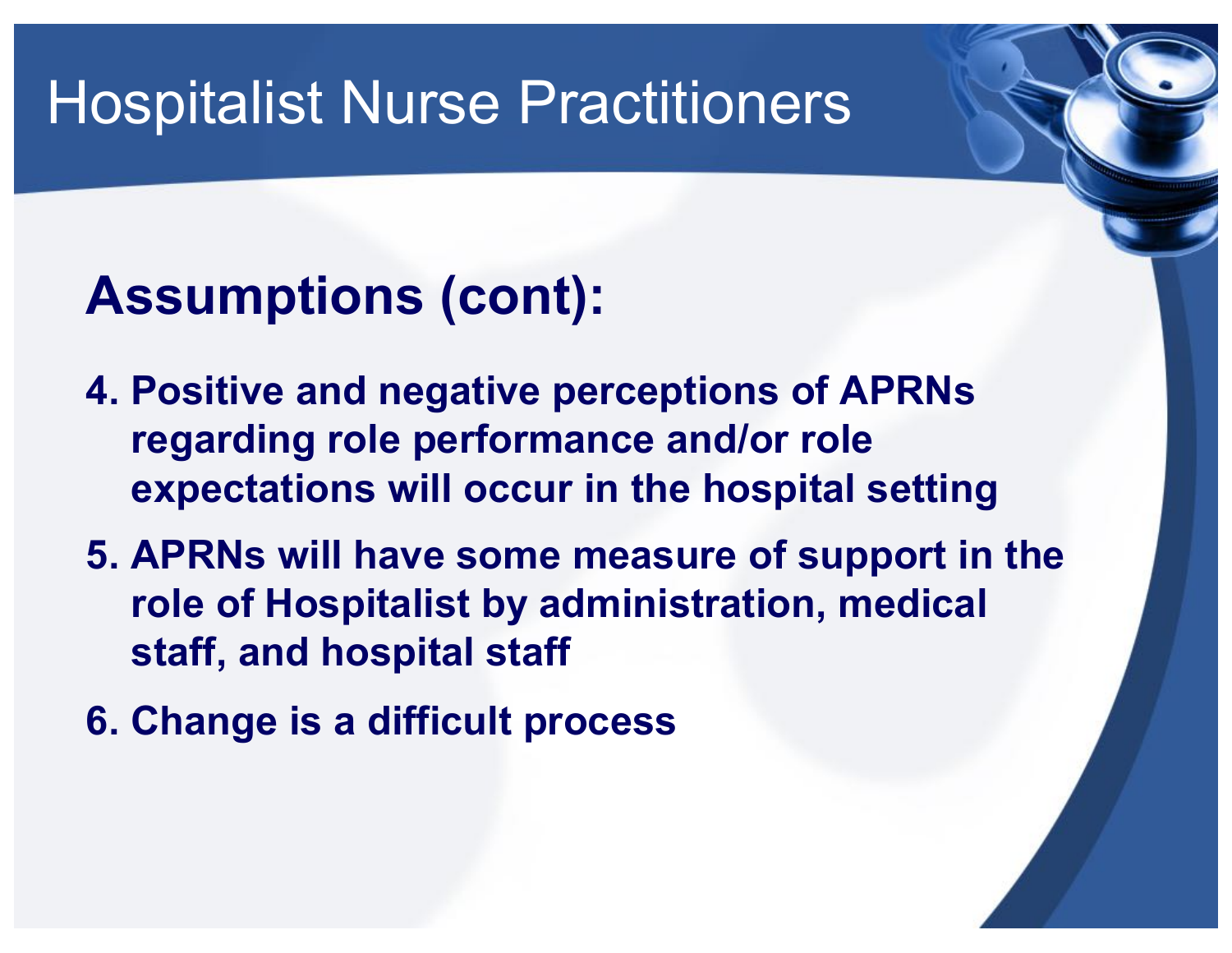| <b>Authors</b>                                 | <b>Date</b> | <b>Target</b>                                       | <b>Outcomes</b>                                                                                     |  |
|------------------------------------------------|-------------|-----------------------------------------------------|-----------------------------------------------------------------------------------------------------|--|
| Cowan et al.                                   | 2006        | <b>Multidisciplinary team</b><br>approach           | LOS, $\downarrow$ costs, $\downarrow$ mortality, and<br>$\downarrow$<br>$\approx$ readmission rates |  |
| Ettner et al.                                  | 2006        | <b>MDs, NPs, &amp; residents</b>                    | Cost $\downarrow$ in intervention group                                                             |  |
| Howie &<br><b>Erickson</b>                     | 2002        | <b>ACNPs, MDs, and</b><br>hospital staff            | <b>ACNPs provide high quality, cost</b><br>effective care                                           |  |
| <b>Klienpell</b>                               | 2008        | <b>NPs &amp; PAs/Residents</b>                      | $\downarrow$ LOS, $\downarrow$ costs, improved<br>outcomes                                          |  |
| Mitchell et al.                                | 1991        | <b>Neonatal NPs and</b><br>pediatric residents      | No differences in care between<br>two groups                                                        |  |
| <b>Mitchell-DiCenso,</b><br>et al.             | 1996        | NP in pediatrics and<br><b>NICU &amp; residents</b> | Equal in mortality, # of<br>complications, LOS, quality,<br>satisfaction, costs                     |  |
| <b>Reynolds &amp;</b><br><b>Bricker</b>        | 2007        | PAs, NPs, & MDs in<br><b>NICU</b>                   | <b>PAs &amp; NPs provide quality care</b><br>and can be trained to fill position                    |  |
| Vazirani, Hayes,<br><b>Shapiro &amp; Cowan</b> | 2005        | NP aided team vs. MD<br>team                        | <b>Improved collaboration in teams</b><br>with NPs                                                  |  |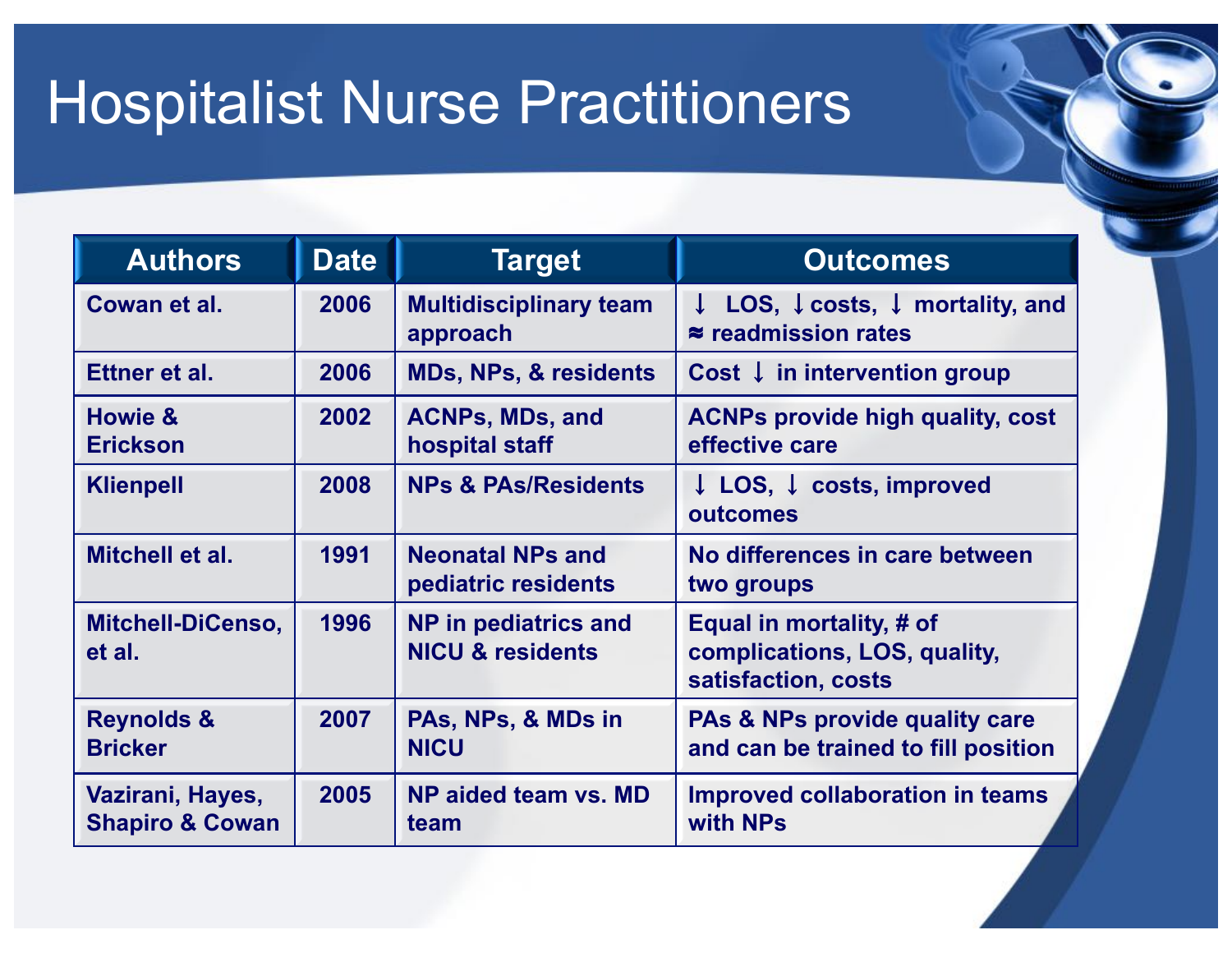

# **Setting:**

• **Conducted over a six month period in Mississippi** 

- **Convenience sample from Mississippi Hospital Association's 115 hospitals**
- **APRN hospitalist were identified through Mississippi Nurse Practitioner Network**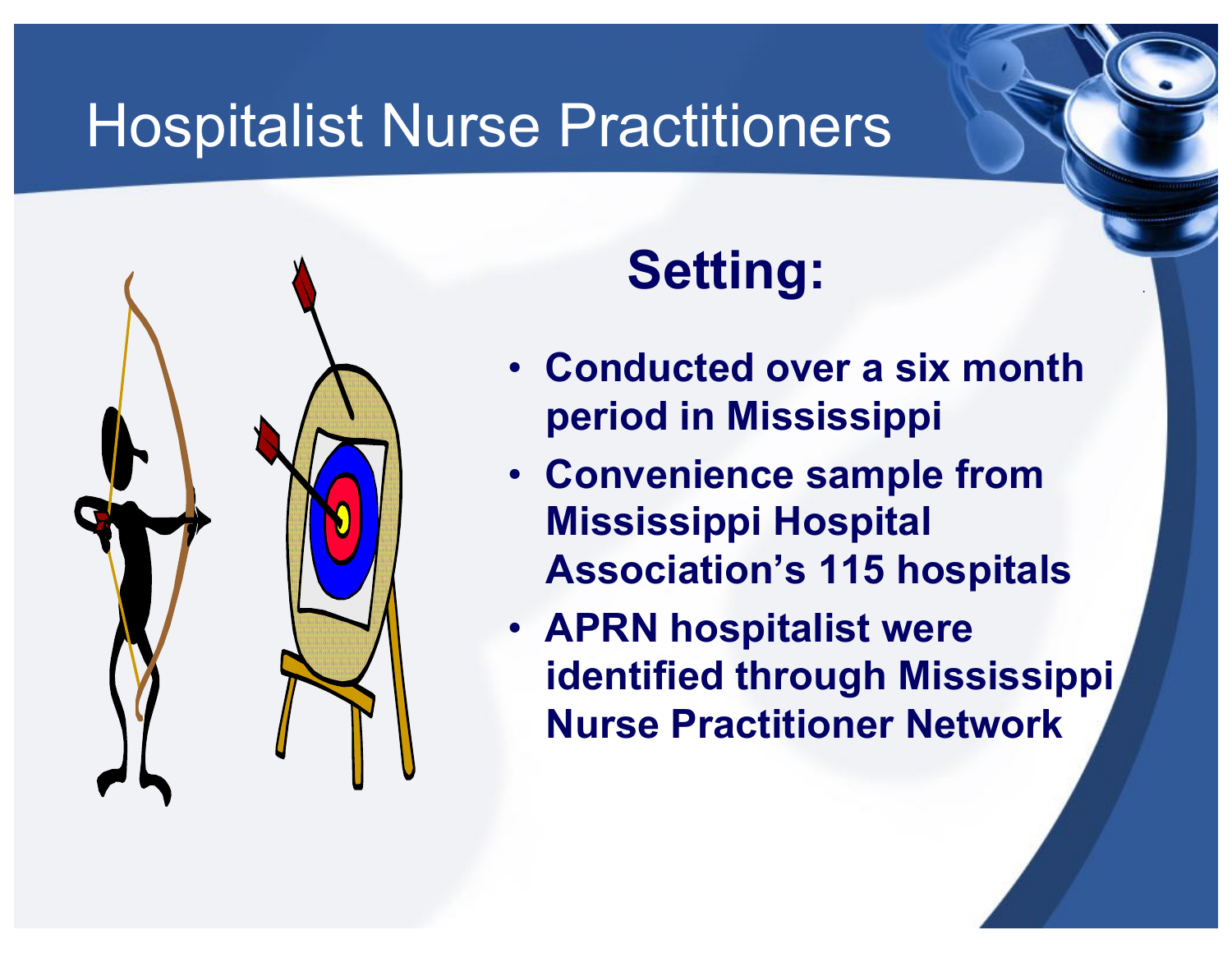**.** 

.

# **Nurse Practitioner Inclusion Criteria:**

- **Certification as nurse practitioner in Mississippi**
- **Full or part-time employment as hospitalist**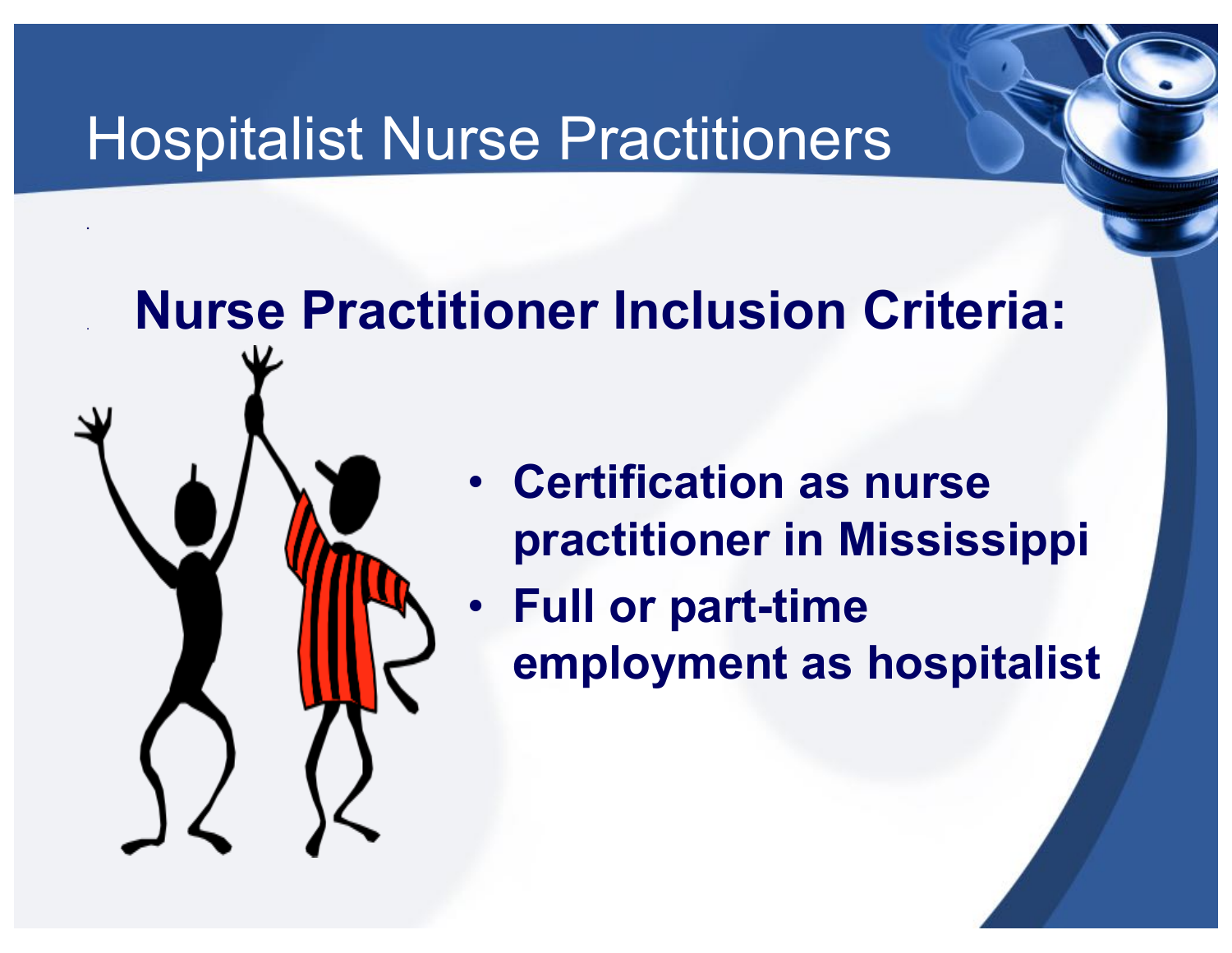## **Data Collection:**

- **1. Completed over 3 months**
- **2. 8 completed surveys**
- **3. 5 employed full time as hospitalist**
- **4. 6 identified facility as 100-250 beds**

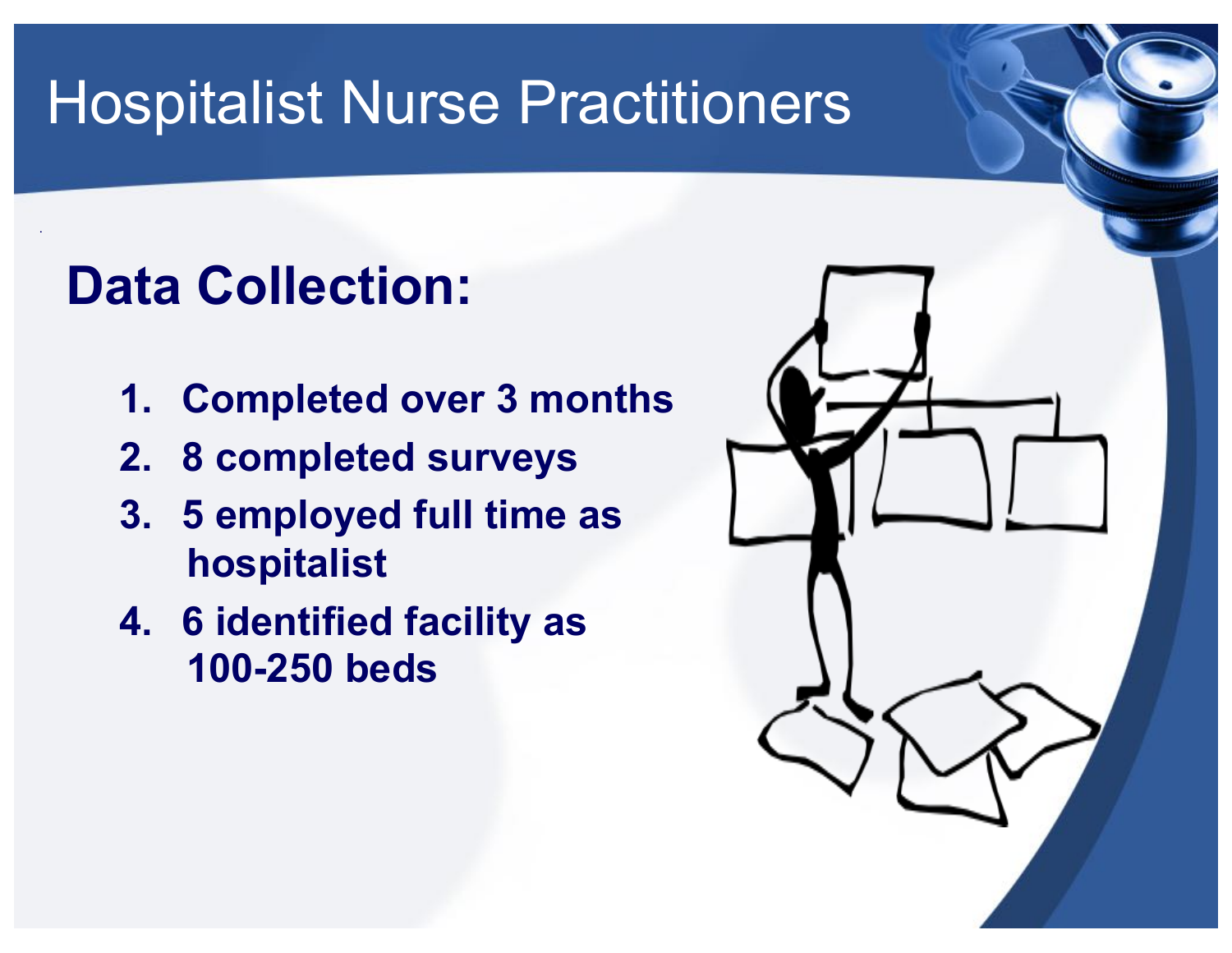### **Demographic Data**

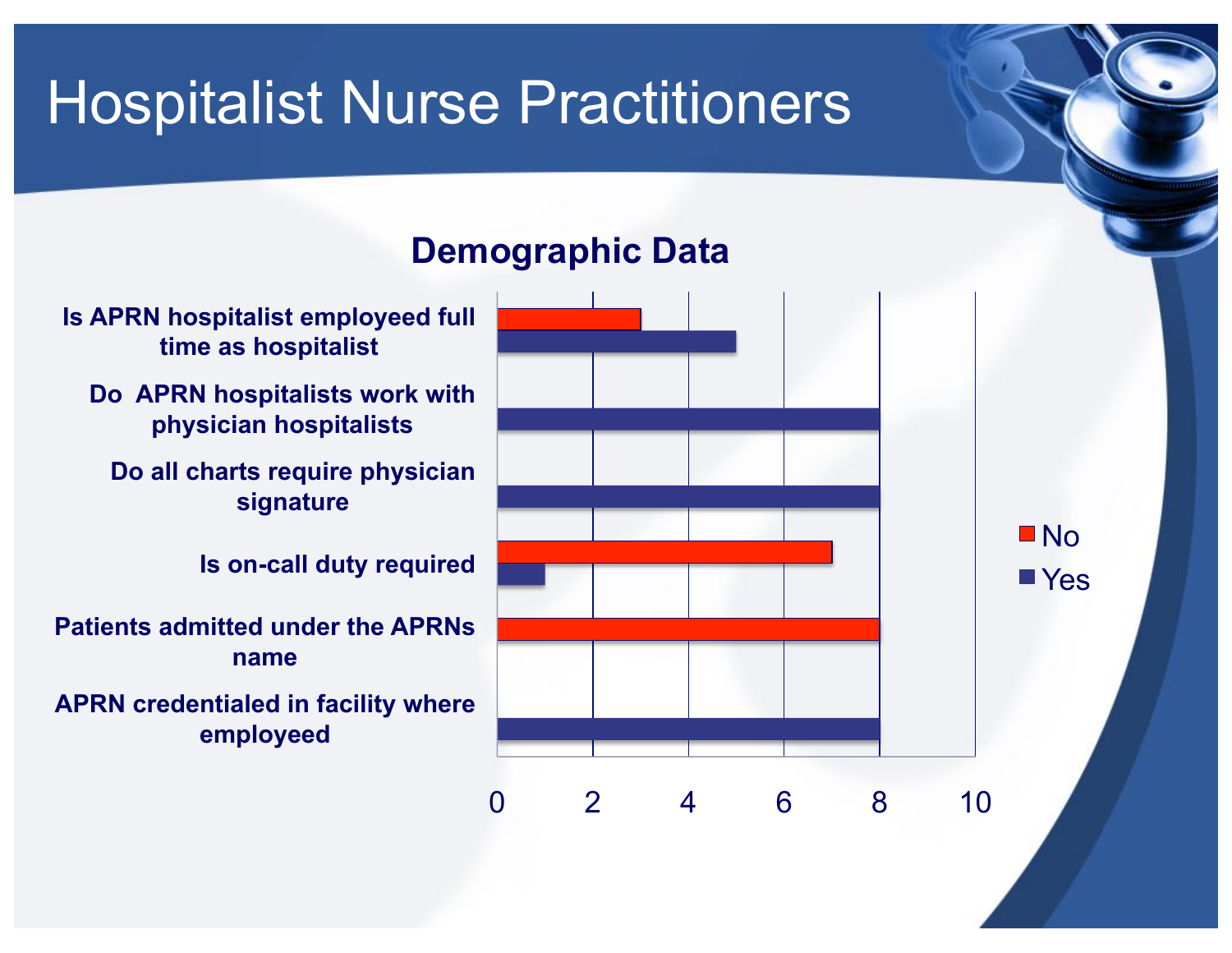### **APRN/MD Comparison by the Numbers**

**.** 

|                                  | <b>APRN</b> | MD       |
|----------------------------------|-------------|----------|
| <b>Hospitalists per facility</b> | $1 - 2$     | $1 - 3$  |
| <b>Patients per day</b>          | $8 - 20$    | $8 - 30$ |
| <b>Admissions daily</b>          | $1 - 10$    | $2 - 6$  |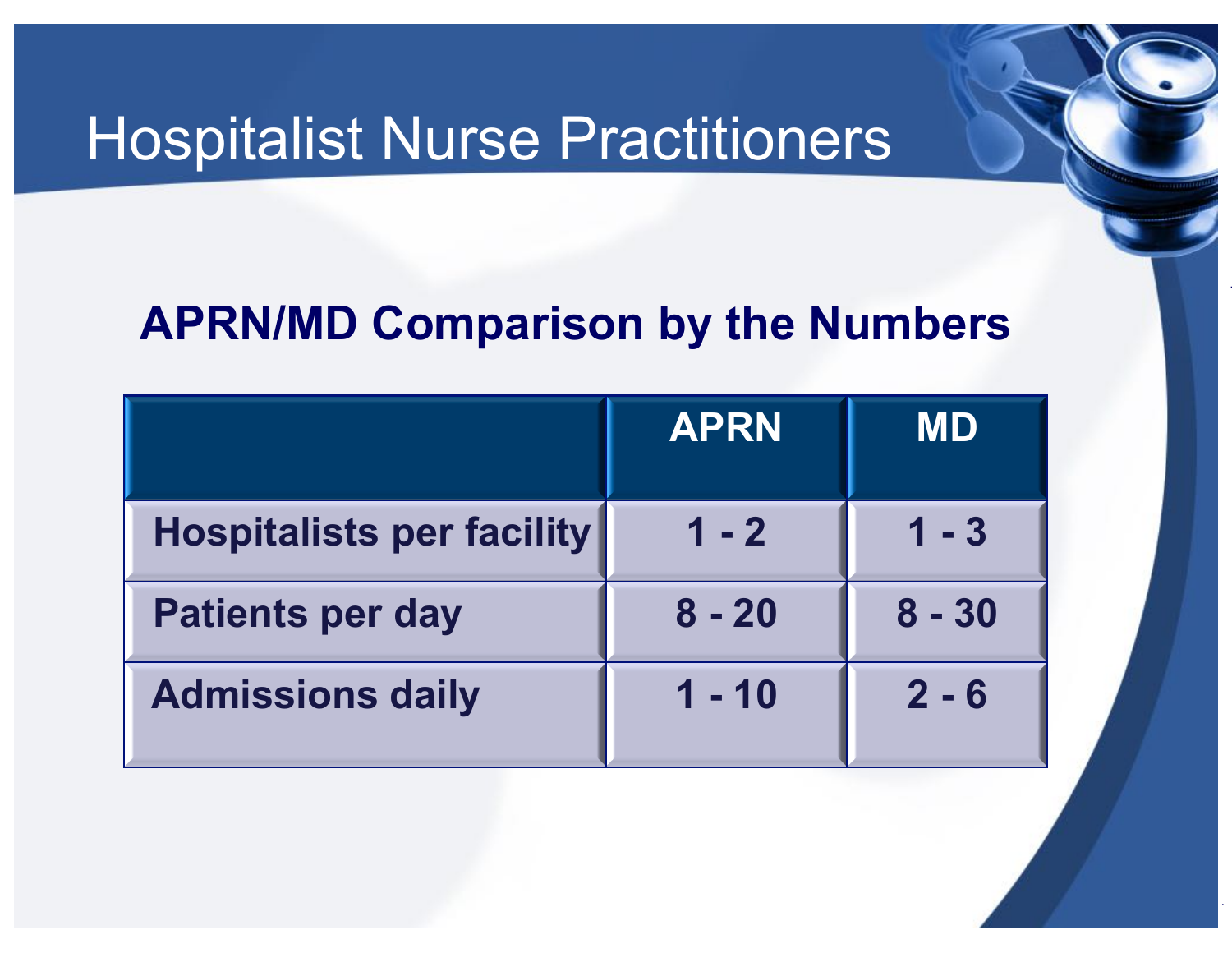## 0 1 2 3 4 5 6 7 8 9 **H&P\* Making rounds on inpatients Making rounds in critical care units Independently discharging patients Providing patient and staff education Performing procedures Conducting post discharge follow-up**  $\blacksquare$  No ■ Yes

**APRN Hospitalist Job Duties** 

Performing treadmills and/or cardiac stress tests

**Completing admissions including orders and**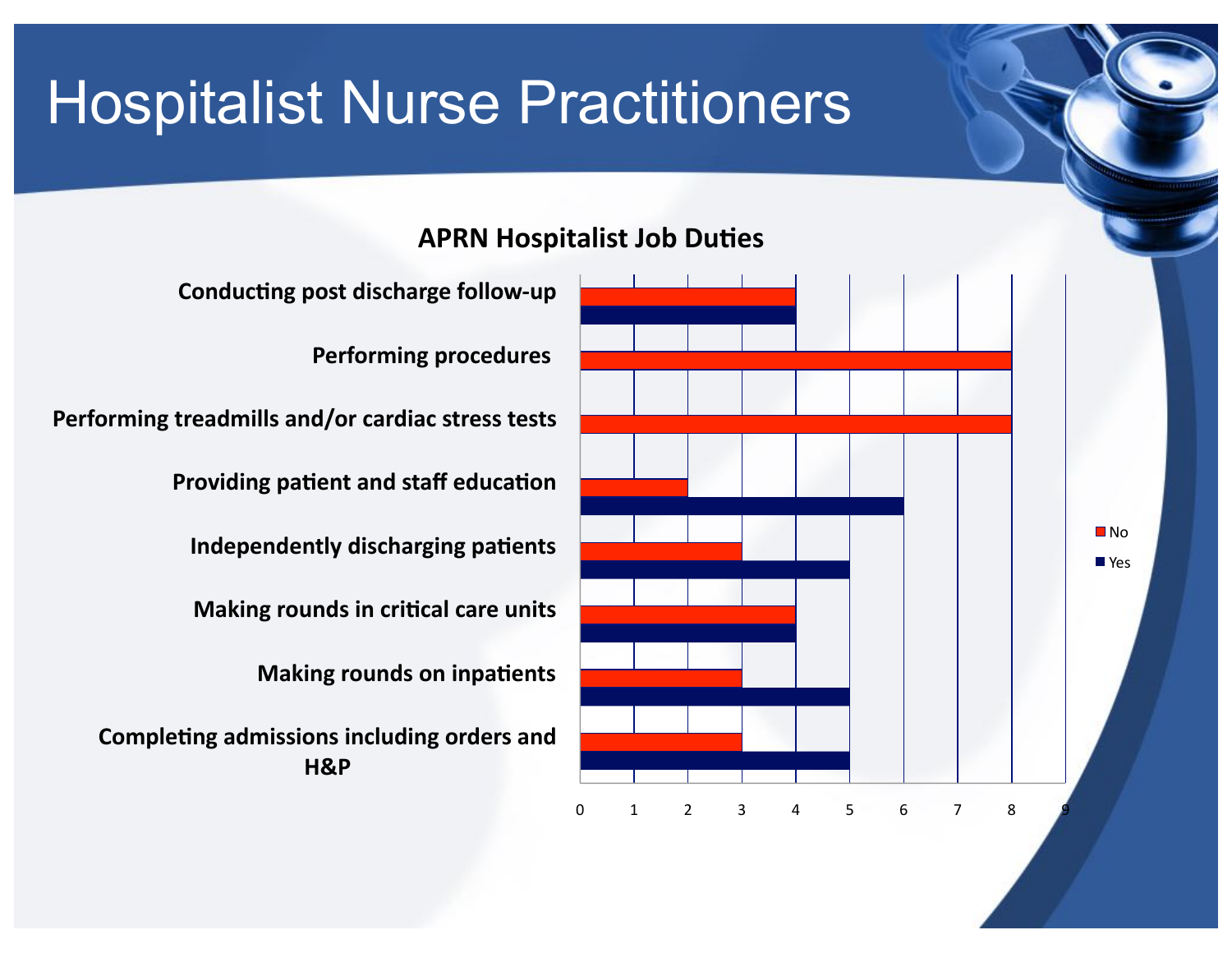## **Facilitators to Practice**



- **1. Improving understanding of the role**
- **2. Support from medical staff**
- **3. Support from administration**
- **4. Support from nursing staff**
- **5. Patient satisfaction**
- **6. Growing popularity of the role**
- **7. Improving core measures**
- **8. Decreasing lengths of stay**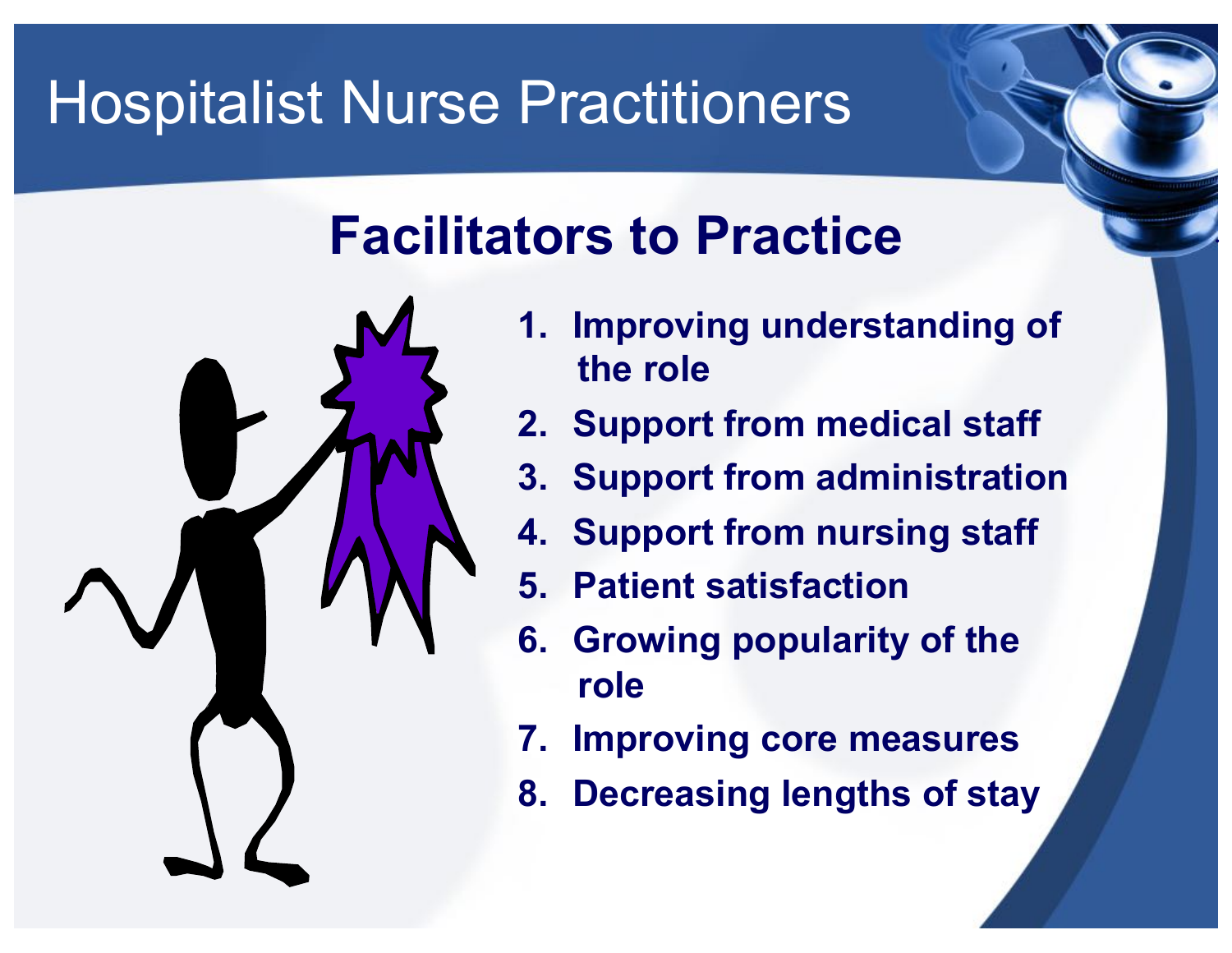## **Barriers to Practice**

- **1. Lack of insurance coverage/billing issues**
- **2. Lack of physician understanding of the role**
- **3. Lack of patient understanding of the role**
- **4. Lack of hospital administration understanding of role**
- **5. Inexperienced APRNs taking on the role**
- **6. Lack of privileges for procedures**

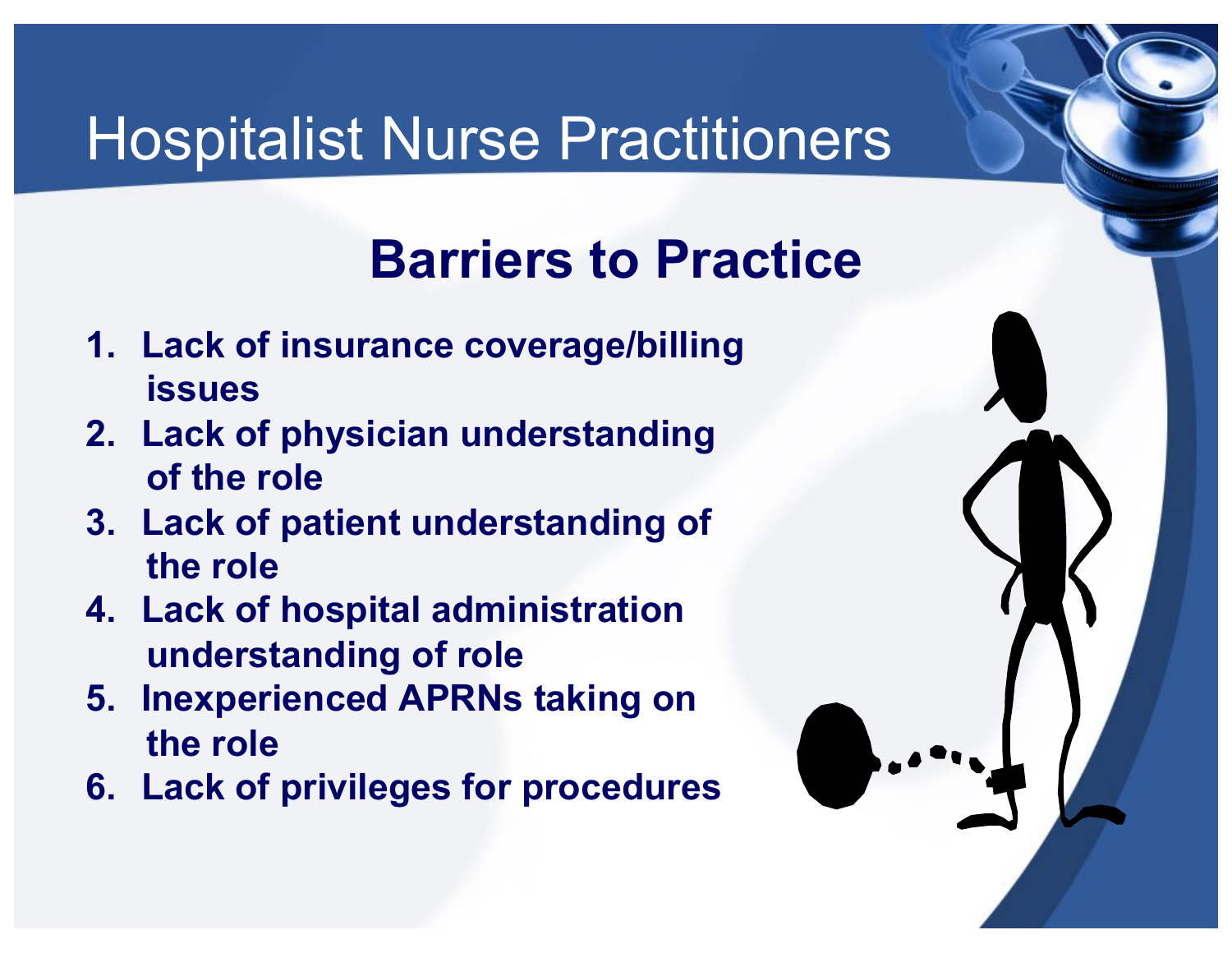

### **Functions may include:**

- **1. Admissions including H&P**
- **2. Daily rounds**
- **3. Writing orders** 
	- **1. Meds, diagnostics, etc.**
- **4. Discharges** 
	- **1. Discharge summary, scripts, f/ u**
- **5. Patient & family education**
- **6. Staff education**
- **7. Diagnosing & treating**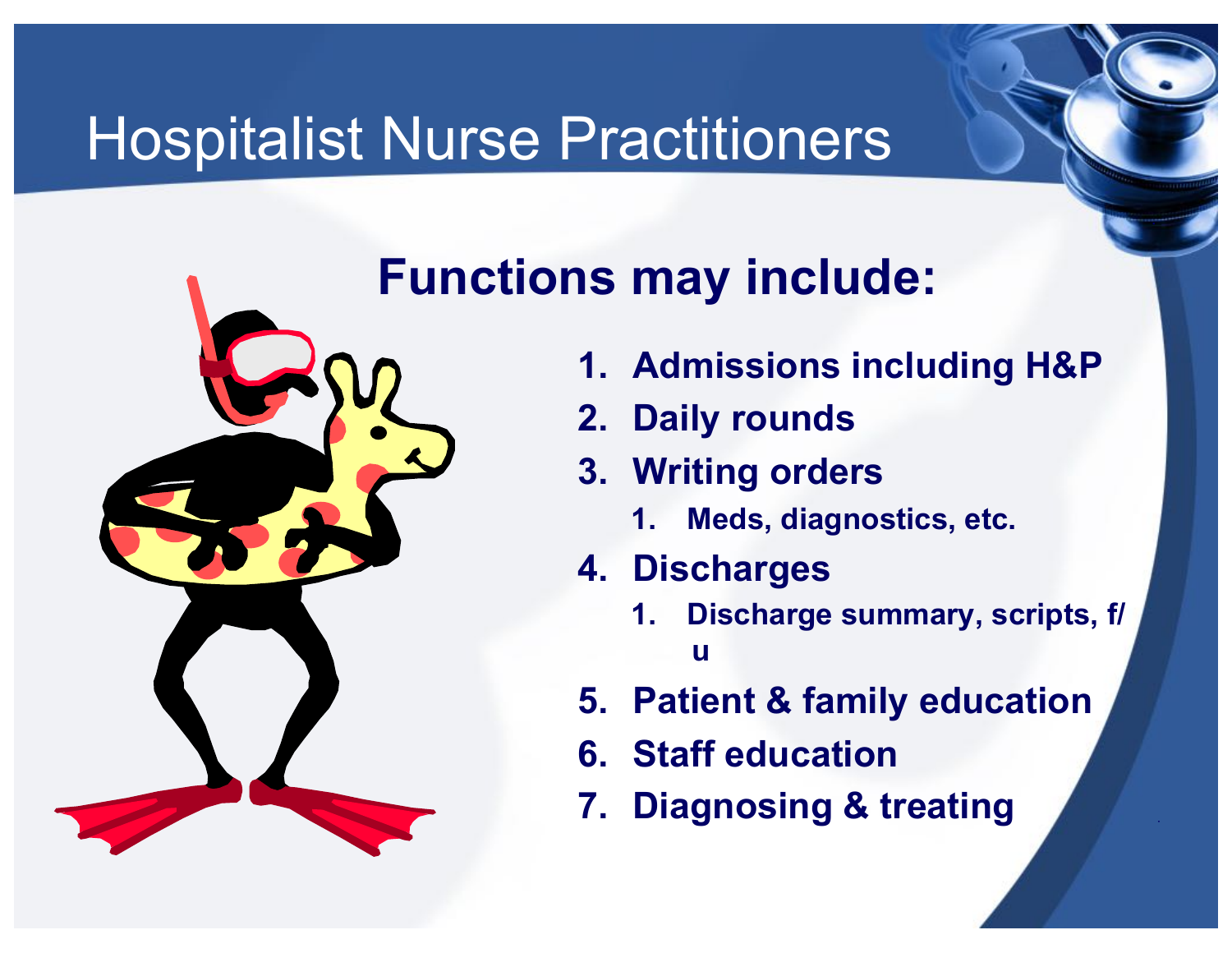.

### **Other Functions May Include:**

- **1. Rapid response teams**
- **2. Transfer of pts. to** ↑ **level of care**
- **3. Hospital committees**
- **4. Specialty consults**
- **5. Performing procedures**
- **6. Coordinating patient care (MDs, nursing, RT, PT, pharmacy, SS, Case/Resource Mgt, and others)**

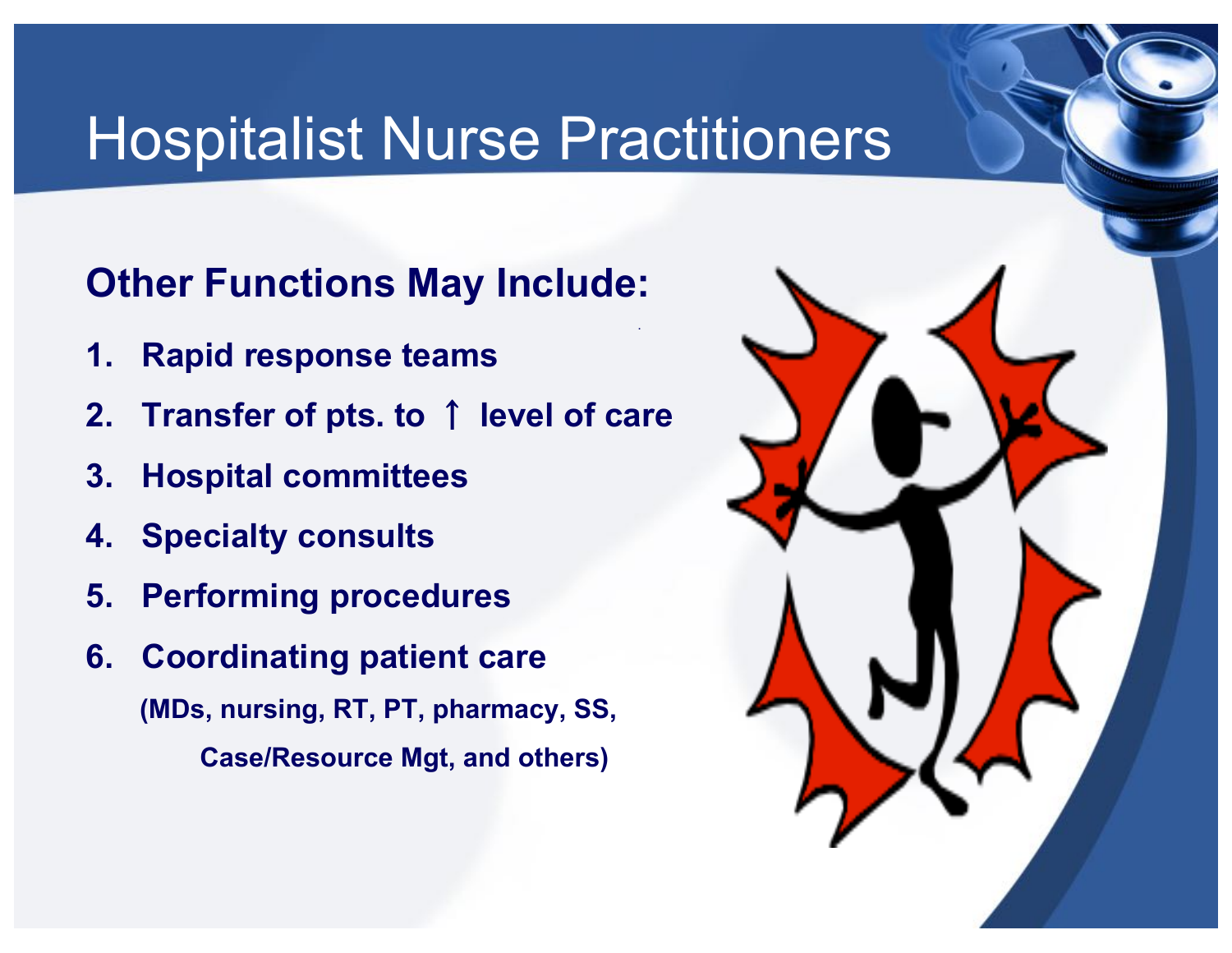# **Dissemination**



• **Samford doctoral students** 

**.** 

- **Mississippi BON**
- **MNA**

- **MNA SIG meetings**
- **Graduate nursing programs**
- **Hospitals statewide**
- **Advanced practice meetings**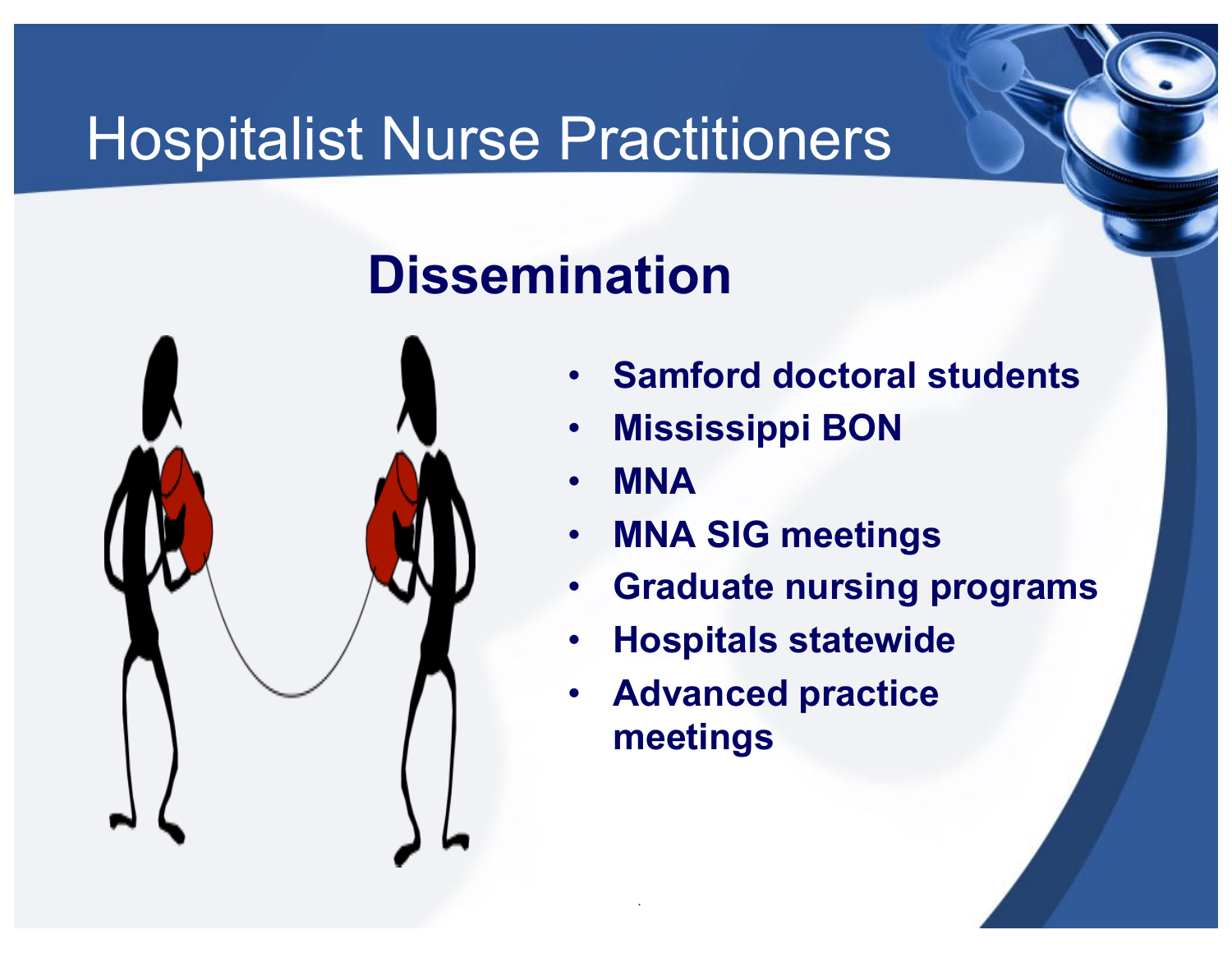

# **One year later… Is it working?**

- **105 bed hospital in NE Mississippi**
- **38 physicians on staff**
- **2 full time physician Hospitalists**
- **2 full time APRN Hospitalists**
- **1 full time office assistant**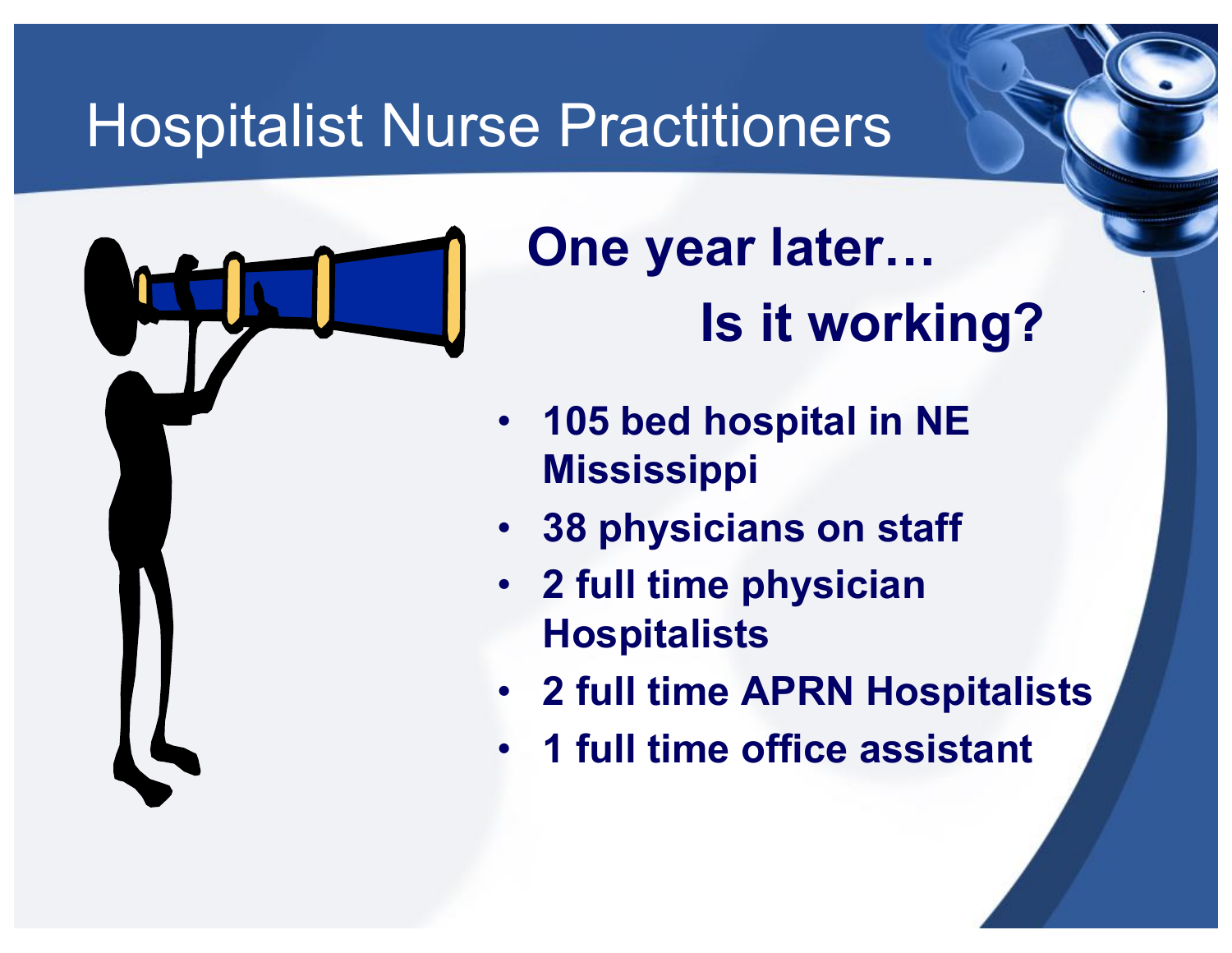### **. One year later… Is it working?**

|                                              | $7/08 - 6/09$    | $7/09 - 6/10$    |
|----------------------------------------------|------------------|------------------|
| <b>Medical-surgical admissions</b>           | 71%              | 82.7%            |
| <b>OB/Gyn/Pediatric</b>                      | 29%              | 17.3%            |
| <b>Average LOS for all patients</b>          | <b>4.35 days</b> | <b>4.00 days</b> |
| <b>Average LOS for Hospitalists patients</b> | 4.2 days         | <b>3.84 days</b> |
| <b>Average hospitalist admissions daily</b>  | 6                | 9                |
| <b>Average daily census</b>                  | 45               | 46               |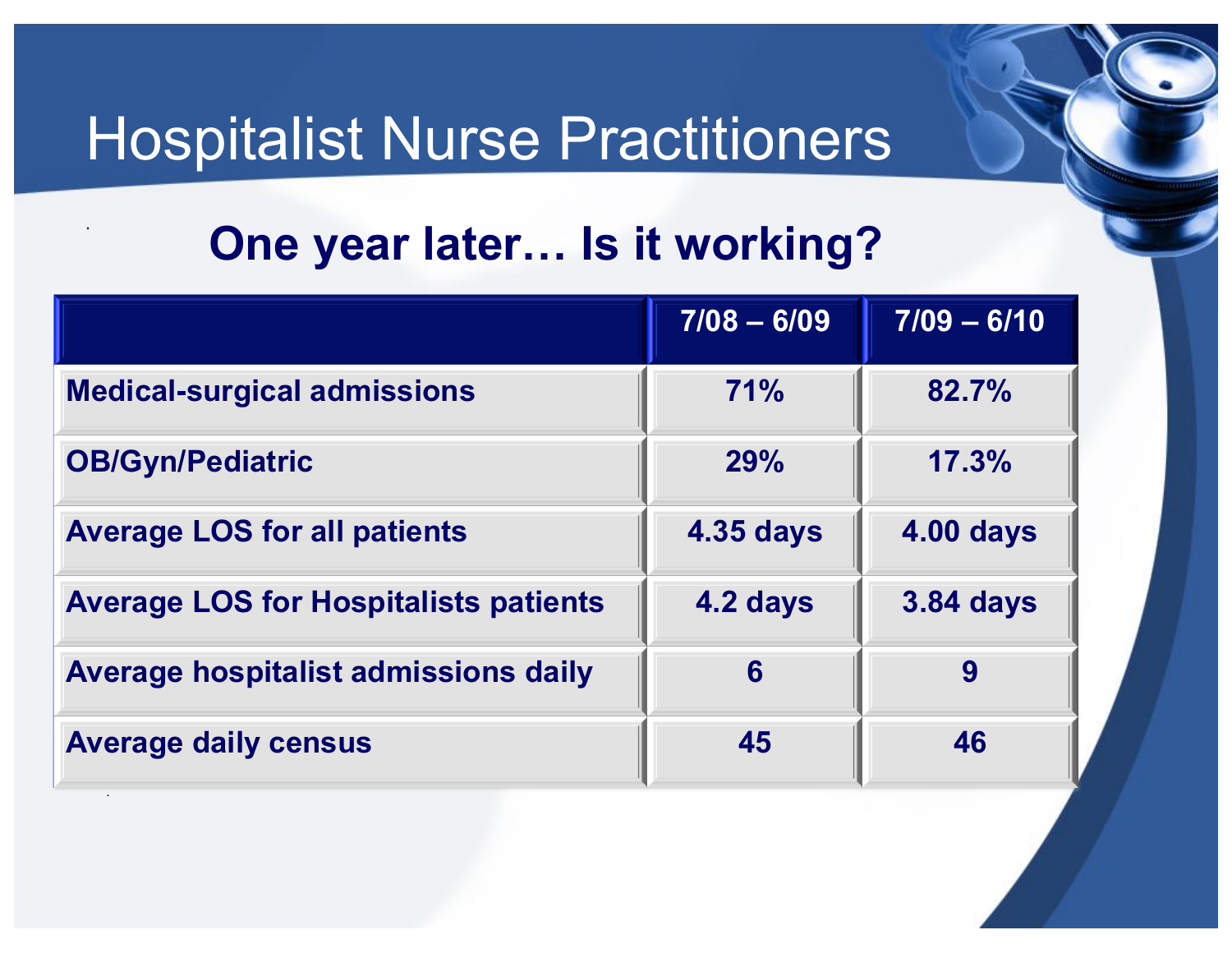## **Summary**

**Hospitalist role is touted as being cost cutting and efficacious and can be filled by MD's and Mid Level Providers.** 

**This study sought to facilitate the development of the scope of practice, role definition, and identification of barriers and facilitators for the APRN in the role of Hospitalist.** 

**Findings from this study can be further utilized in the compilation of practice protocols as this role is further defined.**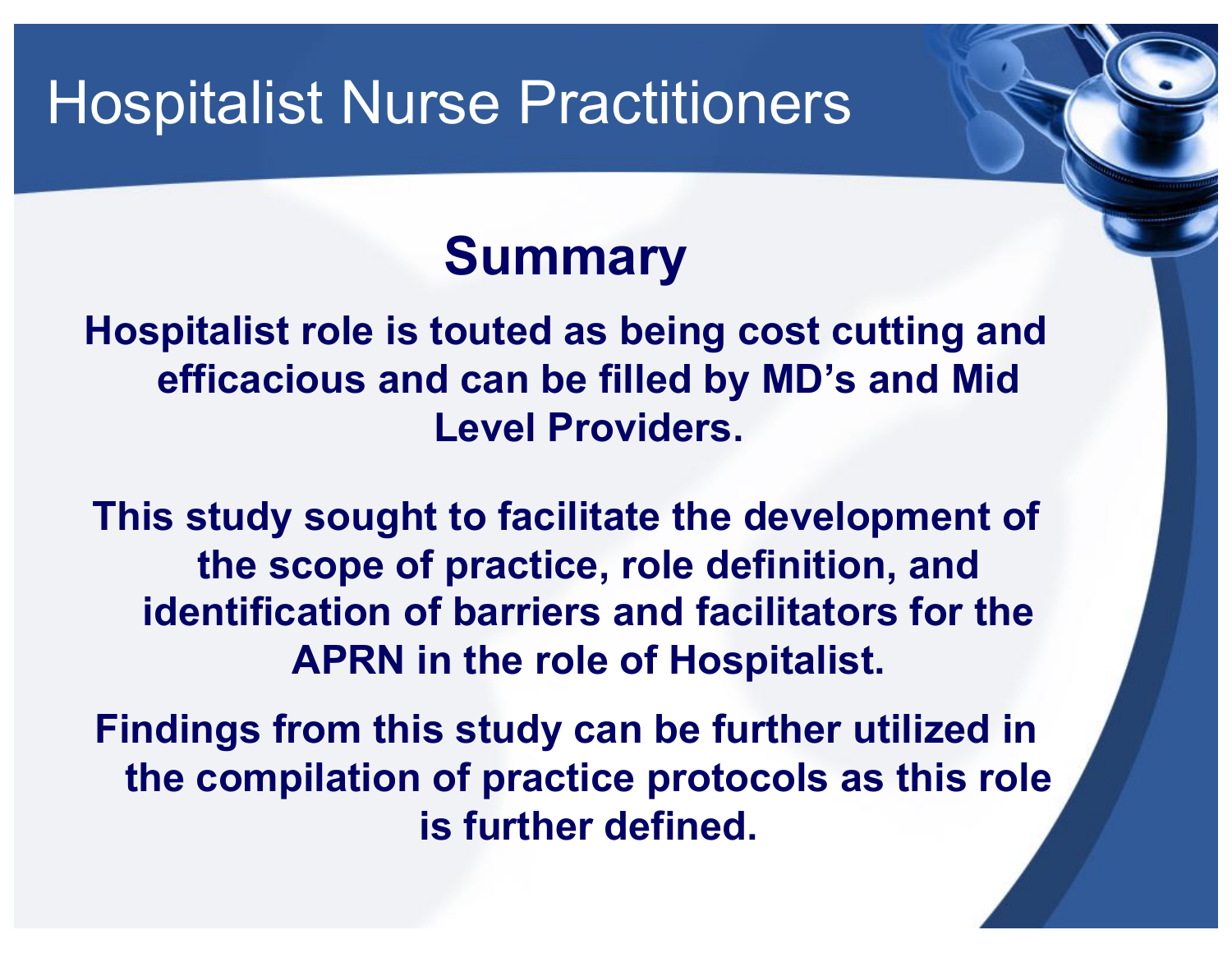# **Any Questions?**

# **Thank You**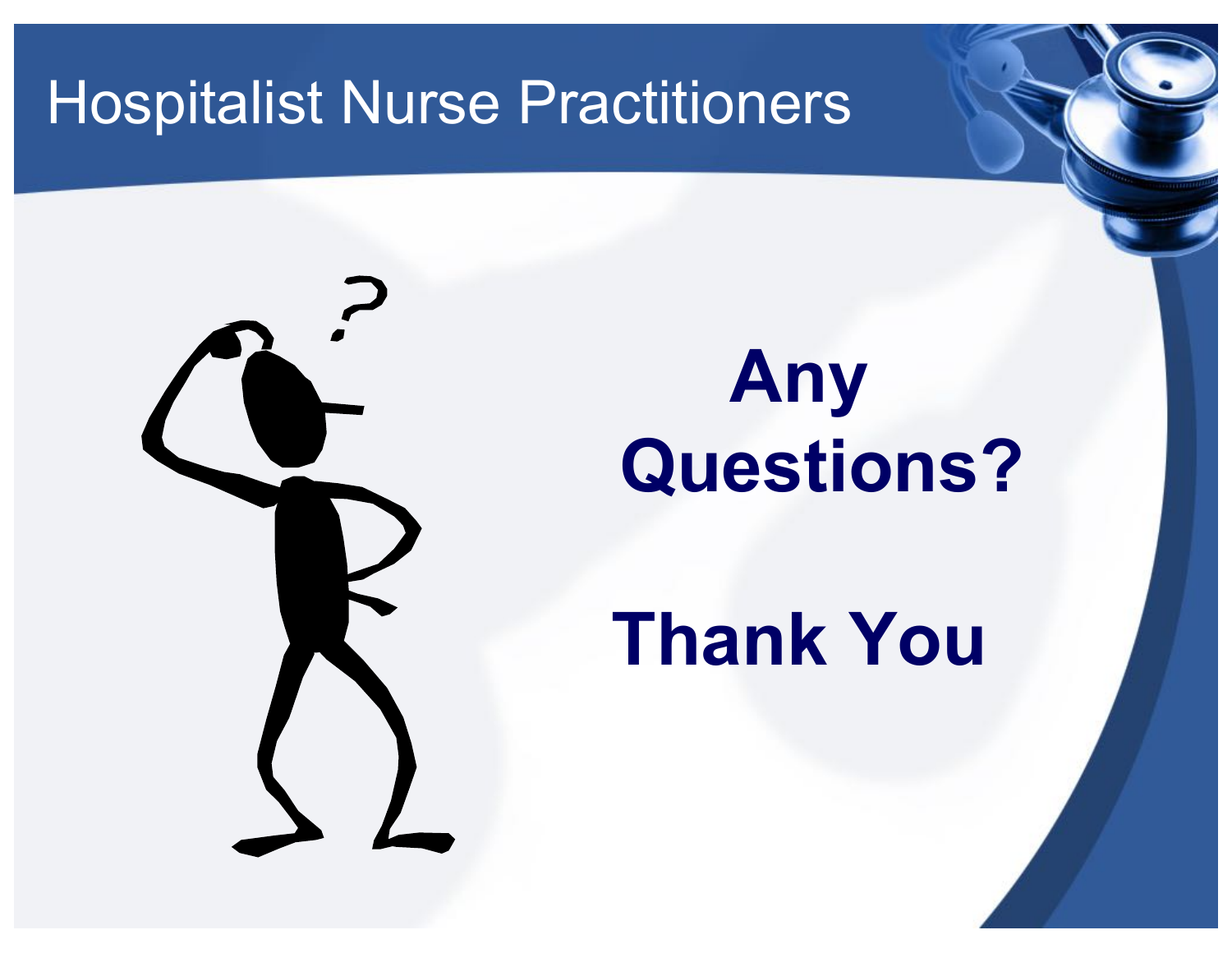#### References:

- Cowan, M. J., Shapiro, M., Hays, R., Affi, A., Vazirani, S., Ward, C. R., et al. (2006). The effect of a multidisciplinary hospitalist/physician and advanced practice nurse collaboration on hospital costs. *Journal of Nursing Administration, 36*(2), 79-85.
- Ettner, S. L., Kotlerman, J., Afifi, A., Vazirani, S., Hays, R. D., Shapiro, M., et al. (2006). An alternative approach to reducing the costs of patient care: A controlled trial of the multi-disciplinary doctor-nurse practitioner (mdnp) model. *Medical Decision Making, 26,* 9-17.
- Howie, J. N., & Erickson, M. (2002). Acute care nurse practitioners: Creating and implementing a model of care for an inpatient general medical service. *American Journal of Critical Care, 11.5*(11), 448-459.
- Lewin, K. (1947). *Field Theory in Social Science,* Chicago, IL: Harper & Brothers.
- Kleinpell, R. M., Hanson, N. A., Buchner, B. R., Winters, R., Wilson, M. J., Keck, A. C. (2008). Acute care nurse practitioner practice: Results of a 5-year longitudinal study. *American Journal of Critical Care, 14*, 211-219.
- Mitchell, A., Watts, J., Whyte, R., Blatz, S., Norman, G. R., Guyatt, G. H. et al. (1991). Evaluation of graduating neonatal nurse practitioners. *Pediatrics*. 88, 789-794.
- Mitchell-DiCenaso, A., Guyatt, G., Marrin, M., Goeree, R., Willan, A., Southwell, D. et al. (1996). A controlled trial of nurse practitioners in neonatal intensive care. *Pediatrics*, 98, 1143-1148.